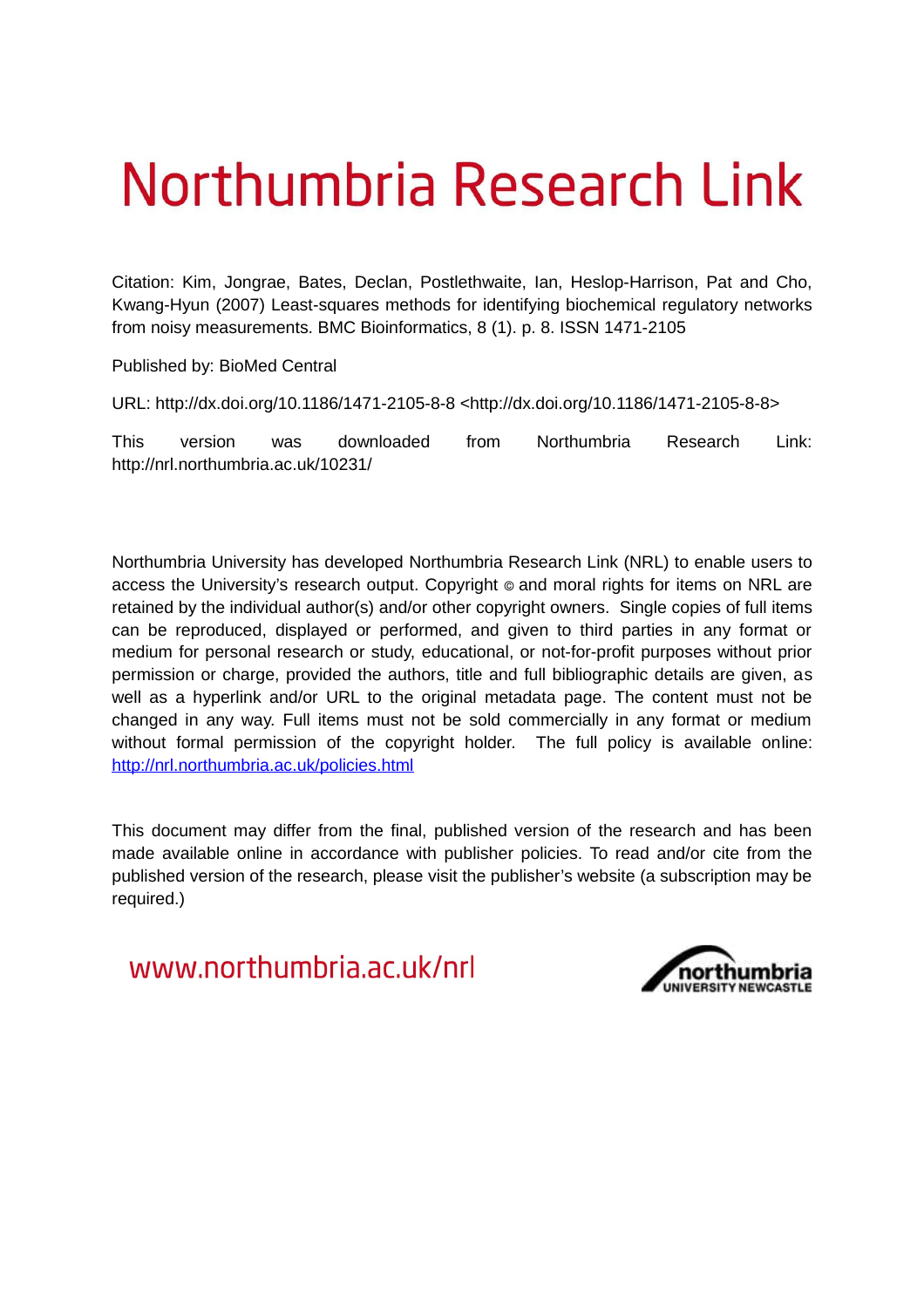## Methodology article **Contract Contract Contract Contract Contract Contract Contract Contract Contract Contract Contract Contract Contract Contract Contract Contract Contract Contract Contract Contract Contract Contract Con**

# **Least-squares methods for identifying biochemical regulatory networks from noisy measurements**

Jongrae Kim<sup>1</sup>, Declan G Bates<sup>1</sup>, Ian Postlethwaite<sup>1</sup>, Pat Heslop-Harrison<sup>2</sup> and Kwang-Hyun Cho\*3,4

Address: <sup>1</sup>Department of Engineering, University of Leicester, Leicester, LE1 7RH, UK, <sup>2</sup>Department of Biology, University of Leicester, Leicester, LE1 7RH, UK, <sup>3</sup>College of Medicine, Seoul National University, Jongno-gu, Seoul, 110-799, Korea and <sup>4</sup>Bio-MAX Institute, Seoul National University, Gwanak-gu, Seoul, 151-818, Korea

Email: Jongrae Kim - jrk7@le.ac.uk; Declan G Bates - dgb3@le.ac.uk; Ian Postlethwaite - ixp@le.ac.uk; Pat Heslop-Harrison - phh4@le.ac.uk; Kwang-Hyun Cho\* - ckh-sb@snu.ac.kr

\* Corresponding author

Published: 10 January 2007

*BMC Bioinformatics* 2007, **8**:8 doi:10.1186/1471-2105-8-8

[This article is available from: http://www.biomedcentral.com/1471-2105/8/8](http://www.biomedcentral.com/1471-2105/8/8)

© 2007 Kim et al; licensee BioMed Central Ltd.

This is an Open Access article distributed under the terms of the Creative Commons Attribution License [\(http://creativecommons.org/licenses/by/2.0\)](http://creativecommons.org/licenses/by/2.0), which permits unrestricted use, distribution, and reproduction in any medium, provided the original work is properly cited.

Received: 25 October 2006 Accepted: 10 January 2007

#### **Abstract**

**Background:** We consider the problem of identifying the dynamic interactions in biochemical networks from noisy experimental data. Typically, approaches for solving this problem make use of an estimation algorithm such as the well-known linear Least-Squares (LS) estimation technique. We demonstrate that when time-series measurements are corrupted by white noise and/or drift noise, more accurate and reliable identification of network interactions can be achieved by employing an estimation algorithm known as Constrained Total Least Squares (CTLS). The Total Least Squares (TLS) technique is a generalised least squares method to solve an overdetermined set of equations whose coefficients are noisy. The CTLS is a natural extension of TLS to the case where the noise components of the coefficients are correlated, as is usually the case with timeseries measurements of concentrations and expression profiles in gene networks.

**Results:** The superior performance of the CTLS method in identifying network interactions is demonstrated on three examples: a genetic network containing four genes, a network describing p53 activity and *mdm2* messenger RNA interactions, and a recently proposed kinetic model for interleukin (IL)-6 and (IL)-12b messenger RNA expression as a function of ATF3 and NF-κB promoter binding. For the first example, the CTLS significantly reduces the errors in the estimation of the Jacobian for the gene network. For the second, the CTLS reduces the errors from the measurements that are corrupted by white noise and the effect of neglected kinetics. For the third, it allows the correct identification, from noisy data, of the negative regulation of (IL)-6 and (IL)-12b by ATF3.

**Conclusion:** The significant improvements in performance demonstrated by the CTLS method under the wide range of conditions tested here, including different levels and types of measurement noise and different numbers of data points, suggests that its application will enable more accurate and reliable identification and modelling of biochemical networks.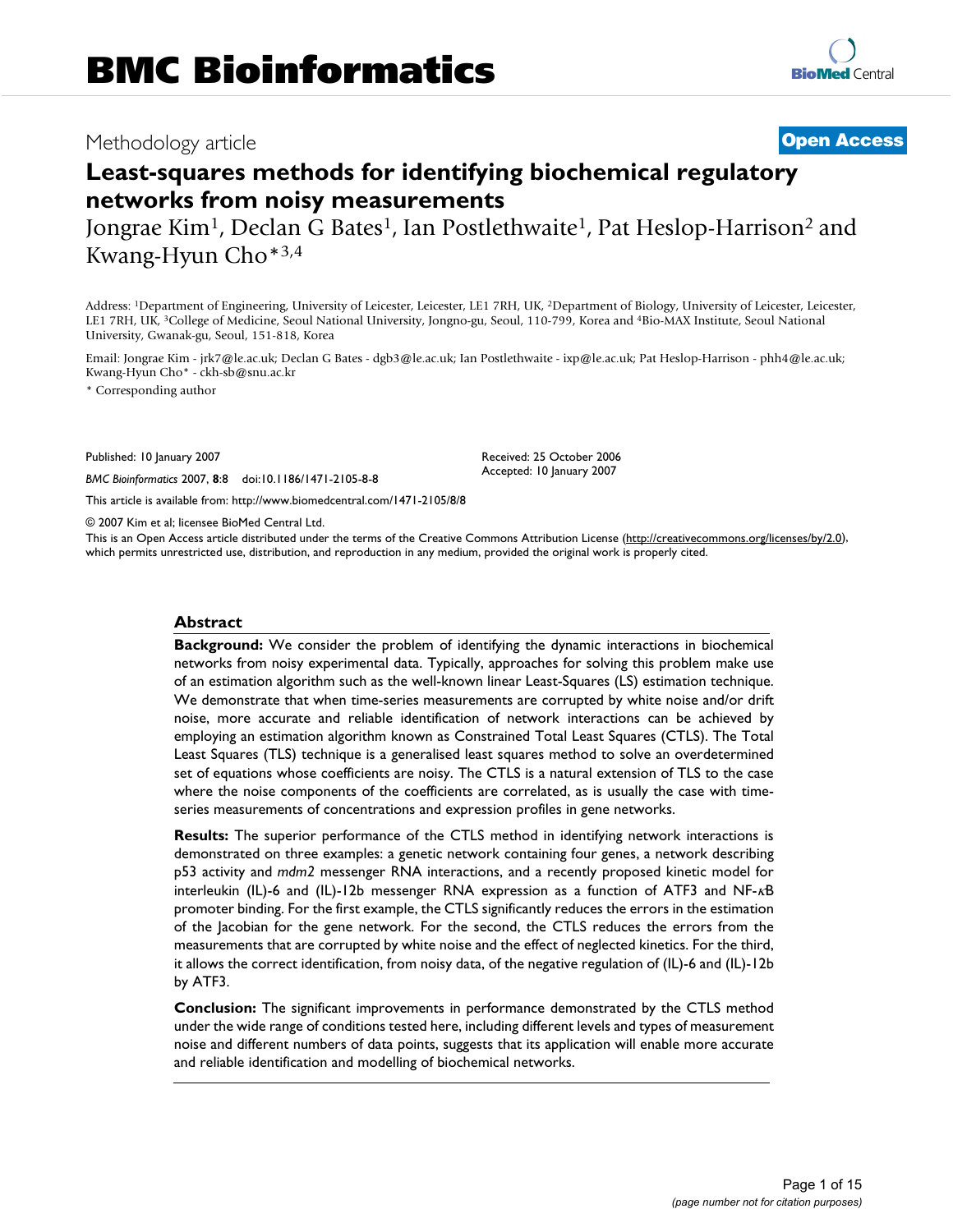### **Background**

A key objective of Systems Biology research is to move from a qualitative to a quantitative understanding of cellular signalling and gene networks. Motivated by recent advances in high-throughput genomics and proteomics analysis, and the resulting explosive growth in the amount of data available for analysis, much effort is currently focused on developing reliable methods for inferring the structural and functional organisation of biochemical networks from data obtained by time-series measurements – see for example [1-6] and references therein.

Interactions between components of biological networks can conveniently be represented by weighted, directed graphs, where the nodes correspond to the biochemical components, and the edges, represented as arrows with weights attached, indicate the direct quantitative effect that a change in one component has on another component [1]. The weights are, in general, nonlinear functions that represent often largely unknown reaction kinetics, and it is therefore not usually practical to directly determine these weights from experimental data. This is particularly the case for gene networks whose structures are poorly understood in general, even qualitatively. In such cases, a useful approach is to consider the biochemical network behaviour about some steady-state, and assume that it behaves linearly for small deviations from this steady-state [2,3]. With this assumption, the network weights become constants, quantifying the reactions between the components in the neighbourhood of the steady-state. An interaction matrix, known as the Jacobian, is then obtained by grouping the constant weights into a matrix.

Several different approaches for determining the Jacobian of a network from time-series data have recently appeared in the literature [1-6]. A common feature of all these approaches is that the network is perturbed in some way, and then data are collected from time-series measurements of one or more components of the network. In [1], an approach was proposed which can handle very general types of system perturbations, such as gene knockouts and inhibitor additions. For these types of perturbations, the exact size, as well as the direct effect of the perturbations will be largely unknown, and therefore the method also allows the determination of the perturbation itself from the data. Another advantage of the approach of [1] is that the effect of unsteady-state initial conditions can be treated as an unknown perturbation and hence also estimated from the data. This removes the requirement for the system to be in a steady-state with known activities and concentrations when the perturbation is applied.

Another common feature of almost all the approaches for reverse engineering biomolecular networks so far proposed in the literature is that they employ some estimation algorithm to infer network structure from the measurement data. In [1], for example, the basis of the method for simultaneous estimation of the system states and parameter perturbations is a linear least-squares algorithm. A significant limitation of most such algorithms is that they do not take account of the noise that is inevitably present in the measurement data. Indeed, in the results presented in [1], it was observed that significant levels of noise in the measurement data could lead to quite large errors in the estimated Jacobian matrix.

In data from most biological experiments, the error associated with each measurement is substantial. The amount of measurement noise is often poorly defined but arises from 1) errors inherent in the measurement technique; 2) errors in the time a measurement is made (with absolute and drift components); and 3) biological variation in the behaviour of cells or organisms in the assay. Inaccuracy in measurements, leading to noise in the data available for analysis, can, in theory, be addressed by improvement of techniques and by replication. In practice, however, improving measurement quality or increasing replication is often not possible because it can involve slower sampling or result in the inclusion of more biological variation (e.g. through adding parallel cultures, or repeating experiments on different days). Therefore, it is critical to develop analytical approaches which allow robust identification of interactions in biochemical networks from data with a substantial, but poorly-defined, noise component. Such approaches are also valuable in reverse, i.e. in suggesting how experimental sampling strategies can be improved to provide optimal data in terms of both number and accuracy of data points.

Given the ubiquity of measurement noise in biological data, there is clearly a need for advanced estimation algorithms which can explicitly, and in some sense optimally, take such noise into account when producing estimates of the network interactions. In this paper, we consider two such extensions of the classical Least Squares (LS) algorithm, namely the Total Least Squares (TLS) [7,8], and the Constrained Total Least Squares (CTLS) [9,10] algorithm. The CTLS algorithm, in particular, is shown to be ideally suited to the problem of accurately and reliably identifying functional interactions between network components from noisy data. While both of these algorithms are now routinely used in advanced signal and image processing applications, we believe that this is the first time that their usefulness in Systems Biology has been highlighted.

#### **Results and Discussion**

In this section, the performance of the three algorithms described above is tested on an *in silico* four-gene network example, on a high fidelity *in silico* p53 and mdm2 inter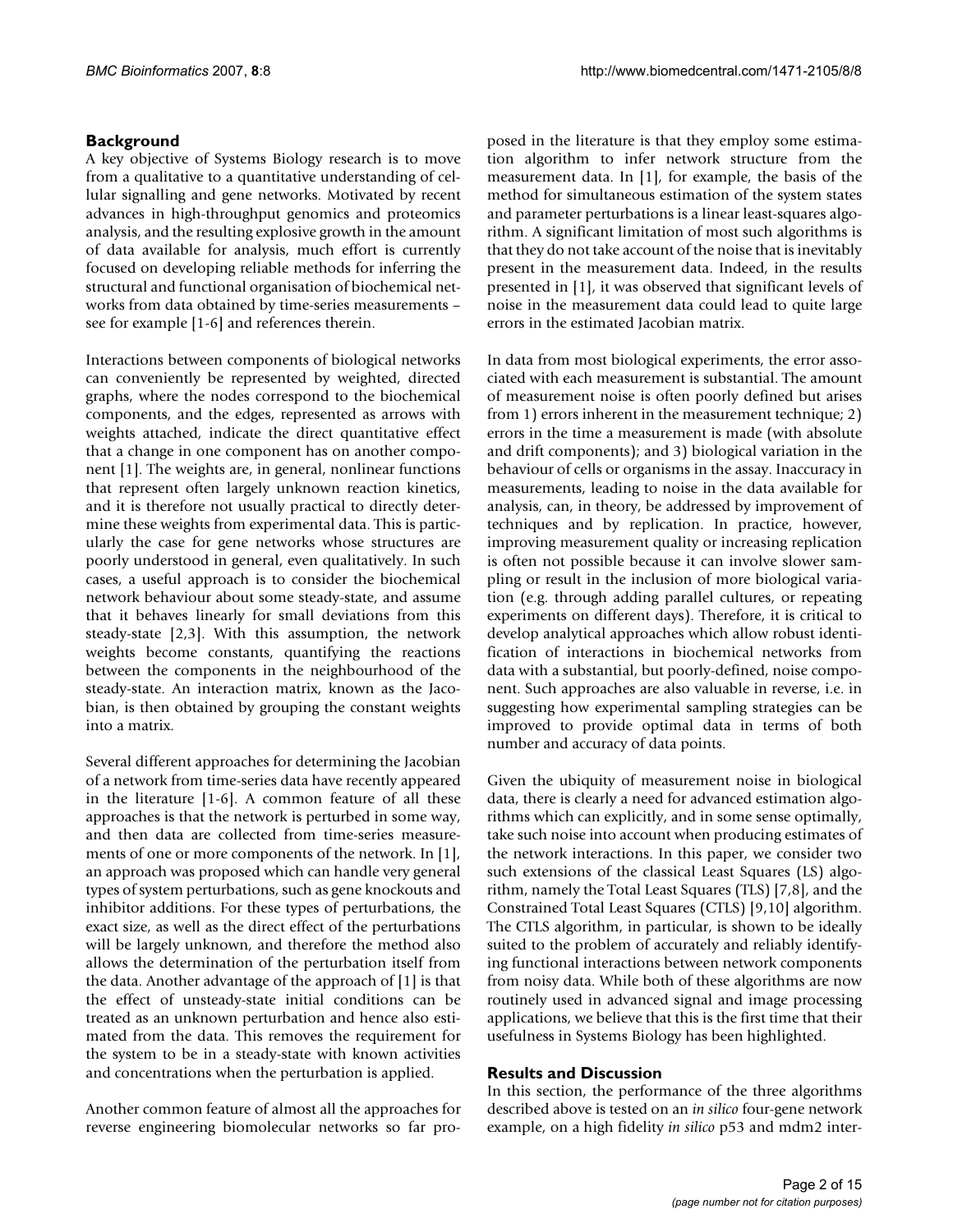action model and on an example of interleukin (IL)-6 and IL- 12b interactions with activating transcription factor 3 (ATF3) and Rel (a component of NF-κB) based on *in vivo* data.

All computations were performed on a 3.06 GHz Pentium IV machine with 1.00 GB of RAM using Windows XP Professional, MATLAB 7.2, and the MATLAB Optimisation Toolbox Version 3.0.4.

#### *A Four-Gene Network Model*

A four-gene network example is presented in the supplementary material of [2]. This network was used as a testbed to evaluate the performance of network identification approaches in both [1] and [2]. The differential equations for the gene network are given by

$$
\dot{x}_1(t) = V_1^s \frac{1 + A_{14}(x_4(t)/K_{14a})^{n_{14}}}{[1 + (x_4(t)/K_{14a})^{n_{14}}][1 + (x_2(t)/K_{12i})^{n_{12}}]} - V_{1d} \frac{x_1(t)}{k_{1d} + x_1(t)},
$$
\n(1a)

$$
\dot{x}_2(t) = V_2^3 \frac{1 + A_{24}(x_4(t)/K_{24a})^{n_{24}}}{[1 + (x_4(t)/K_{24a})^{n_{24}}]} - V_{2d} \frac{x_2(t)}{k_{2d} + x_2(t)},
$$
\n(1b)

$$
\dot{x}_3(t) = V_3^s \frac{1 + A_{32}(x_2(t)/K_{32a})^{n_{32}}}{[1 + (x_2(t)/K_{32a})^{n_{32}}][1 + (x_1(t)/K_{31i})^{n_{31}}]} - V_{1d} \frac{x_3(t)}{k_{3d} + x_3(t)},
$$
(1c)

$$
\dot{x}_4(t) = V_4^s \frac{1 + A_{43}(x_3(t)/K_{43a})^{n_{43}}}{[1 + (x_3(t)/K_{43a})^{n_{43}}]} - V_{4d} \frac{x_4(t)}{k_{4d} + x_4(t)}
$$
(1d)

where  $x_i(t)$  is the concentration of mRNA<sub>*i*</sub>, for *i* = 1, 2, 3, 4, the first term and the second term on the right hand side of the equations represent the rate of transcription and the rate of degradation of each mRNA, respectively, and each maximal enzyme rate is given by  $V_1^s = 5$ ,  $V_2^s =$ 3.5,  $V_3^s = 3$ ,  $V_4^s = 4$ ,  $V_1^d = 200$ ,  $V_2^d = 500$ ,  $V_3^d = 150$ ,  $V_4^d$ = 500, with units of  $nM \cdot h^{-1}$ . The Michaelis constants are given by  $K_{14a} = 1.6$ ,  $K_{24a} = 1.6$ ,  $K_{32a} = 1.5$ ,  $K_{43a} = 0.15$ ,  $K_{12i}$  $= 0.5, K_{31i} = 0.7, K_{1d} = 30, K_{2d} = 60, K_{3d} = 10, K_{4d} = 50$ , in units of nM, and  $A_{14} = 4$ ,  $A_{24} = 4$ ,  $A_{32} = 5$ ,  $A_{43} = 2$ ,  $n_{12} = 1$ ,  $n_{14} = 2$ ,  $n_{24} = 2$ ,  $n_{31} = 1$ ,  $n_{32} = 2$ ,  $n_{43} = 2$ . In the model, gene interactions result in nonlinear dependencies of transcription rates on other mRNA concentrations, which act as communicating intermediaries. The corresponding gene network for this example is shown in Figure 1.

For this example, the level of perturbation for  $V_i^s$  for  $i =$ 1, 2, 3, 4 from the nominal values is 100% and the measurement noise is assumed to be zero-mean white gaussian with variance equal to the square of the equilibrium times

0.02, where the equilibrium states are given by  $x_1^{eq}$  = 0.4920,  $x_2^{\text{eq}} = 0.6052$ ,  $x_3^{\text{eq}} = 0.1866$ , and  $x_4^{\text{eq}} = 0.6514$ . The number of experiments is four. In each experiment  $V_i^s$  is perturbed in the negative direction, i.e. inhibited, and the data sampling time is 0.01 h (36s). The true (simulated) values of *x<sup>i</sup>* (*t*) together with the noisy measurements for this example are shown in Figure 2.

The three different least squares algorithms are tested for different numbers of data points per experiment, i.e., 3, 6, 9, 12, 21, 30, 60, and the quality of the Jacobian estimations was evaluated according to a number of different definitions of estimation error, which are discussed in the Methods section. The results generated from 1000 Monte-Carlo simulations are given in Table 1.

Note that the estimation errors of the TLS for the cases of very few data points, i.e. 6, 9, and 12 are larger than the errors from the standard least squares algorithm. This is because, as discussed later in the Methods section, the TLS algorithm requires a minimum number of data points to work properly. For the case of only 3 data points, all three algorithms provide the same result, since in this case the set of equations to be solved is not over-determined, i.e. there is a single unique solution. Excluding this case, the CTLS reduces the mean of the relative magnitude error for each element of the Jacobian, i.e.  $\varepsilon_M$ , by an average of 27% compared with the standard least squares technique, over all the different cases considered. This improvement rises to 37% when the four cases with the fewest data points are removed. The variance of the error is reduced by an average of 25.6%, excluding the first three cases. For the sign estimation error, <sup>ε</sup>*<sup>S</sup>* , all three methods give a similar level of performance – the reason for this is easy to see, however, by considering the true Jacobian of the network:

$$
F = \begin{bmatrix} -6.45 & -2.92 & 0 & 2.54 \\ 0 & -8.17 & 0 & 3.93 \\ -2.31 & 2.80 & -14.46 & 0 \\ 0 & 0 & 10.22 & -9.74 \end{bmatrix}.
$$
 (2)

Clearly, the Jacobian contains no terms which are very close to zero and therefore the signs of the estimates for each term will be very similar for all three methods. The CTLS almost always gives the best performance in the root mean square sense. A common feature of the results presented in Table 1 is that the accuracy of the estimate improves with increasing numbers of data points. However, beyond a certain critical number of data points, there is no further improvement in the quality of the estimate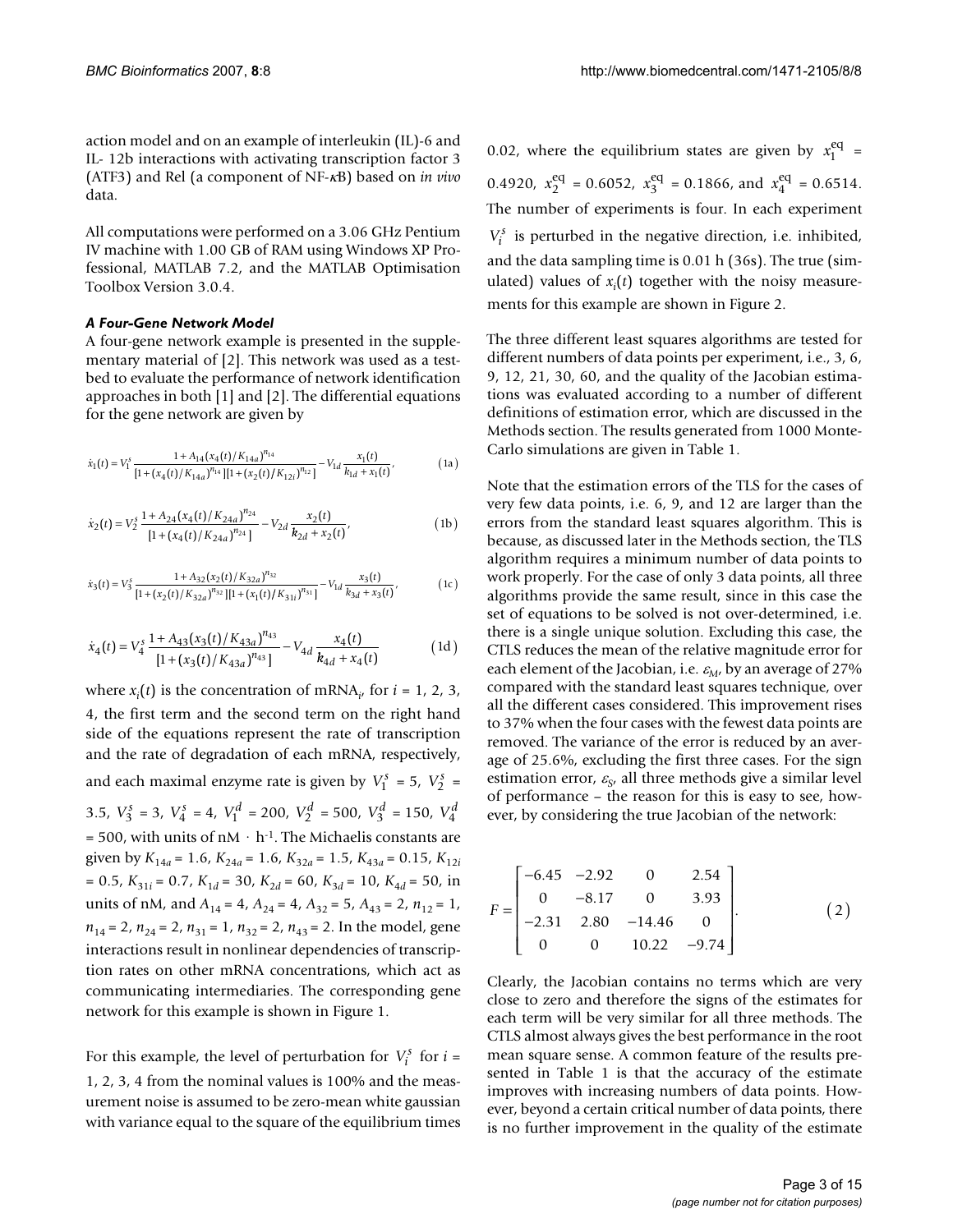

**Figure 1** 

**The four-gene network interactions**. The arrows indicate activating regulatory relationships and the bars indicate inhibiting regulatory relationships. Each messenger RNA is functionally inhibited and/or activated by the expression of other mRNA's. The expression rates are described by the Hill-type equations and given by (1).

using any algorithm. The fact that for certain error measures the estimate dis-improves slightly for a large number of data points is due to the biased nature of the least squares solution. It is well known that when *A* and *b* in *Ax* = *b* are statistically independent, the least square solution has no bias error. However, when they are not independent, which is the case here, the solution has a bias in general. Moreover, the level of bias is generally a nonlinear function of the number of measurements and hence the bias error may not decrease monotonically [11]. From Table 1, it is clear that using too few data points can generate huge errors in the inferred network. However, since the error does not decrease monotonically with larger number of data points, it may be better to increase the accuracy of the data while obtaining fewer data points rather than sacrificing accuracy to obtain many more data points. In this specific case, the optimal number of data points seems to be between 21 and 60. Finally, to evaluate the effect of drift noise, which is a common form of noise in biochemical measurements, each algorithm was again evaluated using Monte-Carlo simulations. In this case, the measurements are given by [12]

 $\Delta \tilde{x} = \Delta x_k + v_k + b_k$  (3)

for  $k = 1, 2, ..., L$  where  $v_k$  is white noise and  $b_k$  is the drift noise. The drift noise, which is also called Brownian motion or random walk, is modelled as follows:

 $b_{k+1} = b_k + w_k \Delta T$  (4)

for  $k = 1, 2, ..., L - 1$  where  $b_1$  equals to 0 and  $w_k$  is white noise. The dimensions of  $b_k$  and  $w_k$  are  $n \times 1$  and the variance of the *i*-th element of  $w_k$  is  $(x_i^{eq})^2$  for  $i = 1, 2, ..., n$ . For this example, *n* is equal to 4. Monte-Carlo simulation results for various levels of drift noise are shown in Tables 2 and 3, for 12 and 21 data points per experiment, respectively. Again, for each case, and for all different levels of drift noise considered, the CTLS algorithm generally yields significant reductions in the Jacobian estimation error. By comparing Tables 2 and 3, it can be seen that the errors with 21 data points are smaller than the ones with 12 data points. However, if the number of data points is increased by too much, adverse effects will occur, as the bias error is stronger as time increases and hence the later data are effected more strongly by bias noise. Hence, in the presence of bias noise it is also important to try to choose the optimal number of data points so that the noise does not increase the estimation error too much.

#### *p53 and* **mdm2** *messenger RNA expression*

The negative feedback interactions between the tumor suppressor p53 and the oncogene Mdm2 have been the subject of much attention in the recent Systems Biology literature. p53 protein activates *mdm2* and the Mdm2 protein in turn negatively regulates p53, forming a negative feedback loop. The nature of the oscillations in p53 have been observed to vary significantly from cell to cell. The period and the amplitude variability seem to stem from low frequency noise in the protein production rate, [13]. A detailed mathematical model for the single-cell response of p53 to ionising radiation, which includes the levels of p53 and transcription of the *mdm2* gene, the corresponding protein levels of mdm2 and the activation kinetics of the protein p53 and ataxia telangiectasia mutated (ATM), is presented in [14]. The model accurately replicates the experimentally observed phenomenon that the number, but not the frequency or amplitude, of p53 oscillations depends on the radiation dose. The full model includes not only deterministic but also some stochastic dynamics, which represent the stochastic behaviour of the number of double-strand break complexes. To formulate a realistic problem to demonstrate the performance of the constrained total least-squares algorithm, we considered the following scenario: First, the p53 activity and *mdm2* gene expression levels, as shown in Figure 7A of [14], are the only measurements available. Second, we do not know the activity of ATM and other proteins including p53. Finally, the relation between these two genes is to be estimated by the Jacobian estimation algorithm. The kinetics for the two gene expression levels are given by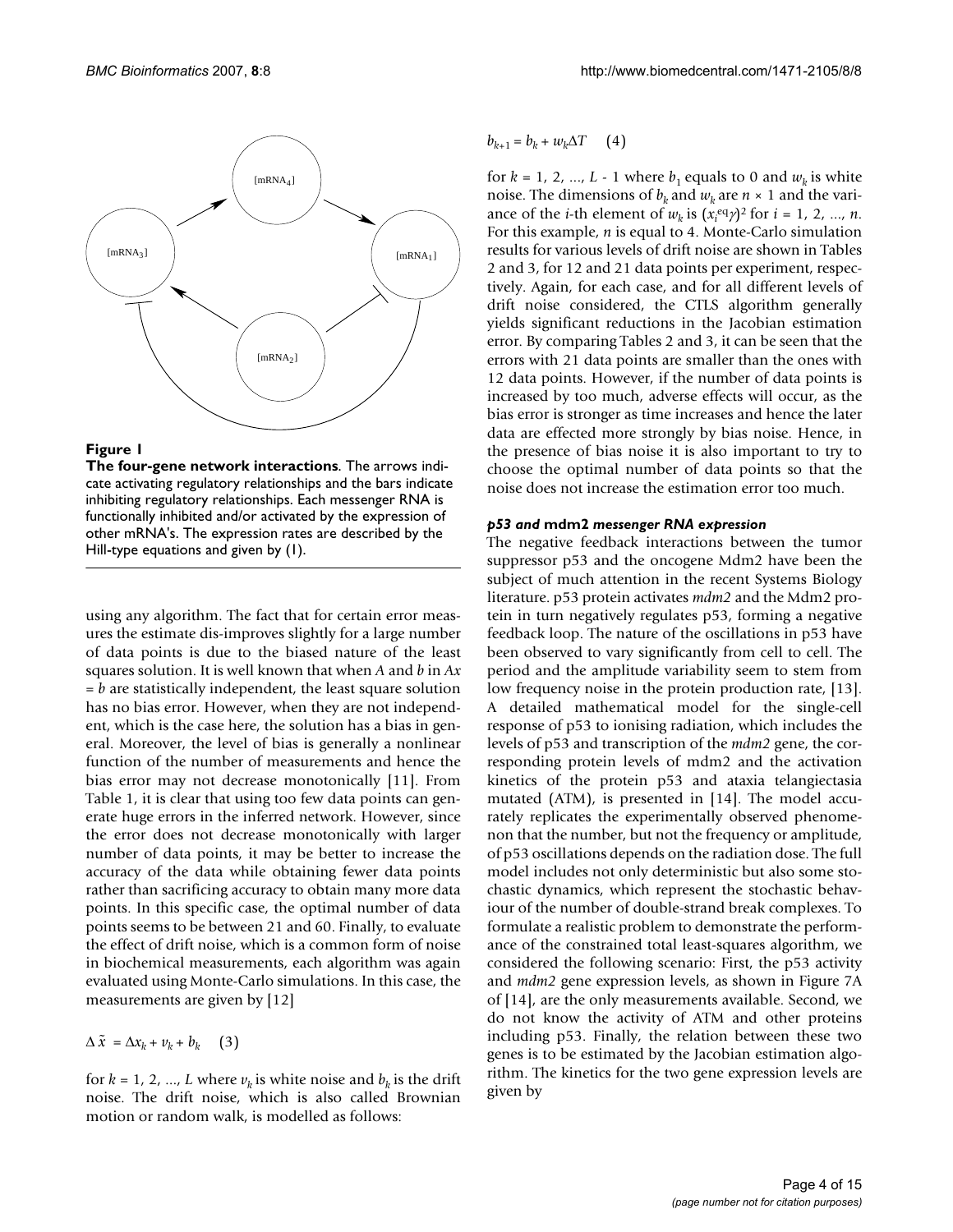

Figure 2

**The four-gene network measurements corrupted by white noise**. Measurements of 30 noisy data points for each mRNA concentration are shown. The solid line represents the true simulated value and the crosses denote the measurements corrupted by white noise. The measurements are taken starting at 72.01 h, 0.01 h after the perturbation is applied.

$$
\frac{d[p53]}{dt} = s_{p53} - \delta_{p53}[p53],
$$
 (5a)

$$
\frac{d[mdm2]}{dt} = s_{\text{mdm2}} - \delta_{\text{mdm2}}[mdm2] + \varepsilon_{\text{mdm2}} \frac{[\text{p53}^{\ast} (t - \tau_1)]^n}{[\text{p53}^{\ast} (t - \tau_1)]^n + K^n},\tag{5b} F =
$$

where the transcription rate of p53 is invariant and leads to a constant mRNA steady state and  $p53*(t - \tau_1)$  is the activated p53 protein level, which is phosphorylated by the phosphorylated ATM. The effect of the activated p53 on  $mdm2$  is delayed by  $\tau_1$ . Since this protein activation part is unknown, the effect of p53 on *mdm2* is hidden in the measurements and the estimated Jacobian will be effected accordingly. The unknown kinetics includes negative feedback interactions between p53 and Mdm2 proteins and the stochastic dynamics of double-strand break complexes – see [14] for more details. The true Jacobian is simply given by

$$
F = \begin{bmatrix} -\delta_{\text{p53}} & 0\\ 0 & -\delta_{\text{mdm2}} \end{bmatrix} = \begin{bmatrix} -0.02 & 0\\ 0 & -0.02 \end{bmatrix},
$$
 (6)

where the numbers are given in [14].

The perturbation level on p53 is negative 10%, the measurement sampling time is 2 hours and white noise is added to the measurement data. Note that the true states converge to a steady state after around 16 samples, i.e. 30 hours. The true and the measured values of the perturbed gene expression levels are shown in Figure 3. The estimation results are shown in Table 4. In most cases, the aver-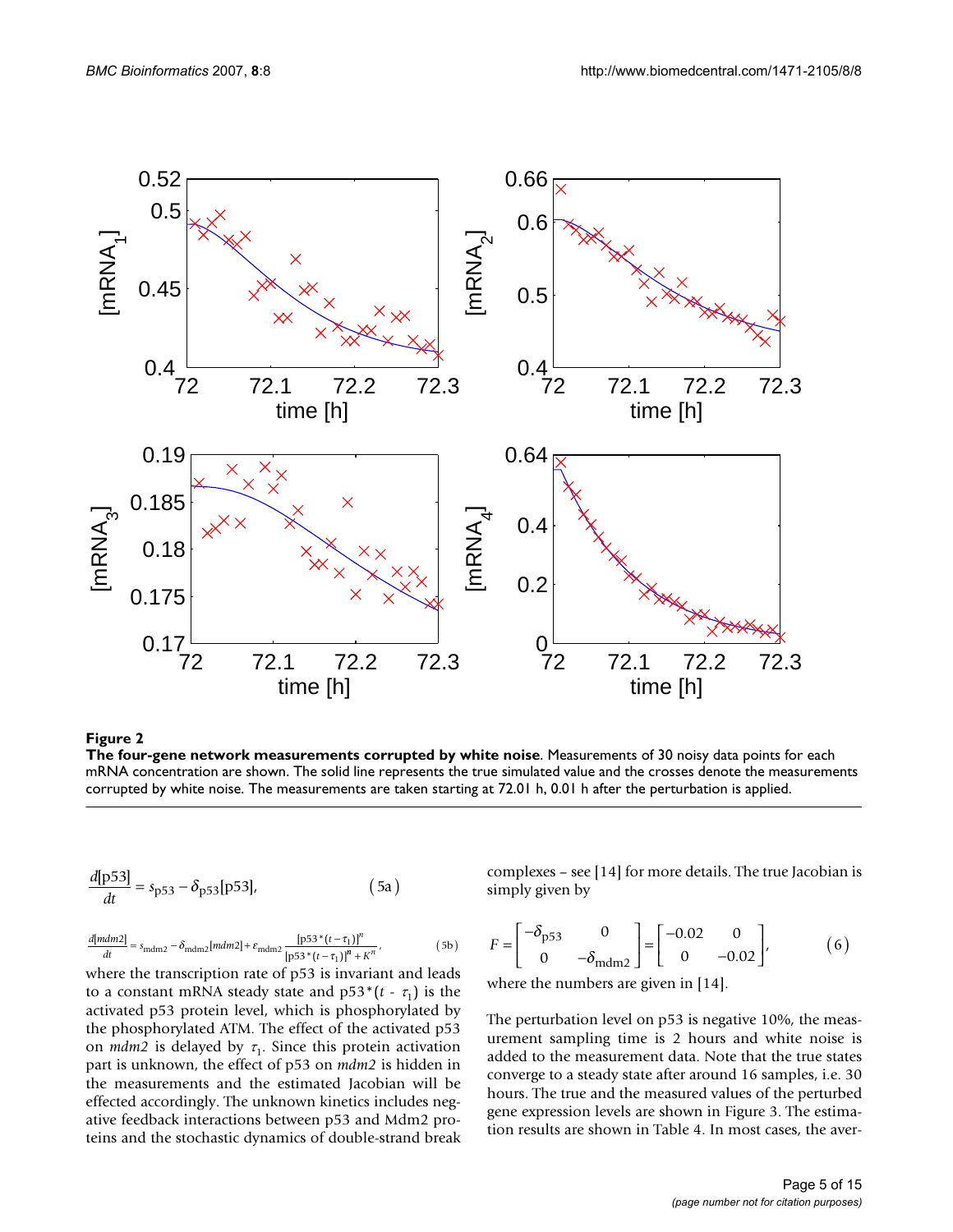| Samplings per Experiment | Algorithms  | $\varepsilon_{\rm M}$ |            |      | $\mathcal{E}_\mathsf{S}$ |         | $\mathcal{E}_{\mathsf{F}}$ |  |
|--------------------------|-------------|-----------------------|------------|------|--------------------------|---------|----------------------------|--|
|                          |             | Mean                  | <b>STD</b> | Mean | <b>STD</b>               | Mean    | <b>STD</b>                 |  |
| $\overline{\mathbf{3}}$  | LS.         | 94.36                 | 36.54      | 0.95 | 0.20                     | 368.06  | 123.08                     |  |
|                          | <b>TLS</b>  | 94.36                 | 36.54      | 0.95 | 0.20                     | 368.06  | 123.08                     |  |
|                          | <b>CTLS</b> | 94.36                 | 36.54      | 0.95 | 0.20                     | 368.06  | 123.08                     |  |
| 6                        | LS.         | 16.35                 | 5.11       | 0.59 | 0.14                     | 71.10   | 17.84                      |  |
|                          | <b>TLS</b>  | 196.04                | 2239.78    | 0.74 | 0.20                     | 1778.75 | 24252.19                   |  |
|                          | <b>CTLS</b> | 14.96                 | 5.63       | 0.63 | 0.16                     | 64.29   | 21.34                      |  |
| 9                        | LS.         | 7.87                  | 2.42       | 0.46 | 0.09                     | 35.73   | 9.03                       |  |
|                          | <b>TLS</b>  | 11.96                 | 9.68       | 0.54 | 0.13                     | 67.47   | 118.27                     |  |
|                          | <b>CTLS</b> | 6.61                  | 2.74       | 0.47 | 0.10                     | 31.57   | 12.05                      |  |
| 12                       | LS.         | 5.19                  | 1.64       | 0.40 | 0.06                     | 24.98   | 6.47                       |  |
|                          | <b>TLS</b>  | 6.20                  | 2.34       | 0.45 | 0.09                     | 32.42   | 15.33                      |  |
|                          | <b>CTLS</b> | 3.79                  | 1.48       | 0.40 | 0.06                     | 19.59   | 6.74                       |  |
| 21                       | LS.         | 3.74                  | 1.06       | 0.38 | 0.02                     | 18.12   | 4.39                       |  |
|                          | <b>TLS</b>  | 3.71                  | 1.36       | 0.40 | 0.05                     | 20.40   | 8.51                       |  |
|                          | <b>CTLS</b> | 2.20                  | 0.68       | 0.38 | 0.02                     | 11.29   | 2.93                       |  |
| 30                       | LS.         | 3.70                  | 0.87       | 0.41 | 0.06                     | 17.21   | 3.62                       |  |
|                          | <b>TLS</b>  | 3.45                  | 1.20       | 0.44 | 0.07                     | 18.75   | 7.30                       |  |
|                          | <b>CTLS</b> | 2.31                  | 0.56       | 0.49 | 0.03                     | 10.10   | 1.96                       |  |
| 60                       | LS.         | 3.75                  | 0.66       | 0.50 | 0.01                     | 17.05   | 2.59                       |  |
|                          | <b>TLS</b>  | 3.59                  | 1.05       | 0.52 | 0.05                     | 16.25   | 4.74                       |  |
|                          | <b>CTLS</b> | 2.51                  | 0.52       | 0.50 | 0.01                     | 10.76   | 1.45                       |  |

#### **Table 1: The four-gene network example: white noise**

The table shows the error comparisons in terms of the mean and the standard deviation (STD) for different numbers of data points for each method based on 1000 Monte-Carlo Simulations.  $\varepsilon_{\sf M}$  is the sum of two terms, i.e (I/N<sub>1</sub>) Σ  $|\alpha_{\vec{\jmath}}|$  and (I/N<sub>2</sub>) Σ  $|\beta_{\vec{\jmath}}|$  where  $\alpha_{\vec{\jmath}}$  and  $\beta_{\vec{\jmath}}$  are the relative magnitude errors in the non-zero and zero elements of the true Jacobian, respectively, and  $N_1$  and  $N_2$  are the number of non-zero and zero

elements in the true Jacobian, respectively.  $\varepsilon_{\sf S}$  is given by (1/n<sup>2</sup>)  $\Sigma$  |sign (  $\hat f$  <sub>ij</sub>) - sign (f,j)|, i.e. the average sign differences, where  $\hat f$  <sub>ij</sub> and f,j are the (i-th row, *j*-th column) elements of the estimated and the true Jacobian, respectively. <sup>ε</sup>*F* is the Frobenius norm of the difference between the estimated and the true Jacobian, i.e.  $||\,\hat{F}\,$  -  $F||_F$ .

age errors for all measures produced by the CTLS are the smallest. Similarly to the previous example, the error reduction stops after the number of data points reaches around 8. Hence, further reductions in the estimation error for this example would require the application of more accurate detection methodologies. Since there are some ignored kinetics, even with virtually no measurement error data the Jacobian still gives some connections between p53 and *mdm2*. Then, we may conclude that there are some additional kinetics, which have not been discovered yet, and this may motivate further experiments to elucidate these hidden regulatory mechanisms.

#### **IL6** *and* **IL12** *messenger RNA expression*

Proper regulation of the innate immune system is crucial for host survival, and is mediated, in part, by cytokines that are secreted by macrophages. In particular, breakdown of immune system regulatory mechanisms can lead to inflammatory disease. Immune system control is extraordinarily complex, making it an obvious candidate for investigation using Systems Biology approaches. The biochemical network through which interleukin (IL)-6 and IL- 12b interact with activating transcription factor 3 (ATF3) and Rel (a component of NF-κB) forms an important part of the innate immune system response [15]. A kinetic model for the expression of *IL6* mRNA by *ATF3* and *Rel* was recently proposed in [15] as follows:

$$
\frac{d[II6]}{dt} = -\frac{1}{\tau}[II6] + \frac{1}{\tau(1 + e^{-\beta_{\text{Rel}}[Rel] - \beta_{\text{ATF3}}[ATF3]})}
$$
(7)

where  $\tau = 600/\ln(2)$ ,  $\beta_{\text{Rel}} = 7.8$ ,  $\beta_{\text{ATF3}} = -4.9$ , [*Il6*] is the *Il6* mRNA expression level, and [*Rel*] and [*ATF3*] are the level of *Rel* and *ATF3*, respectively. The second part in the right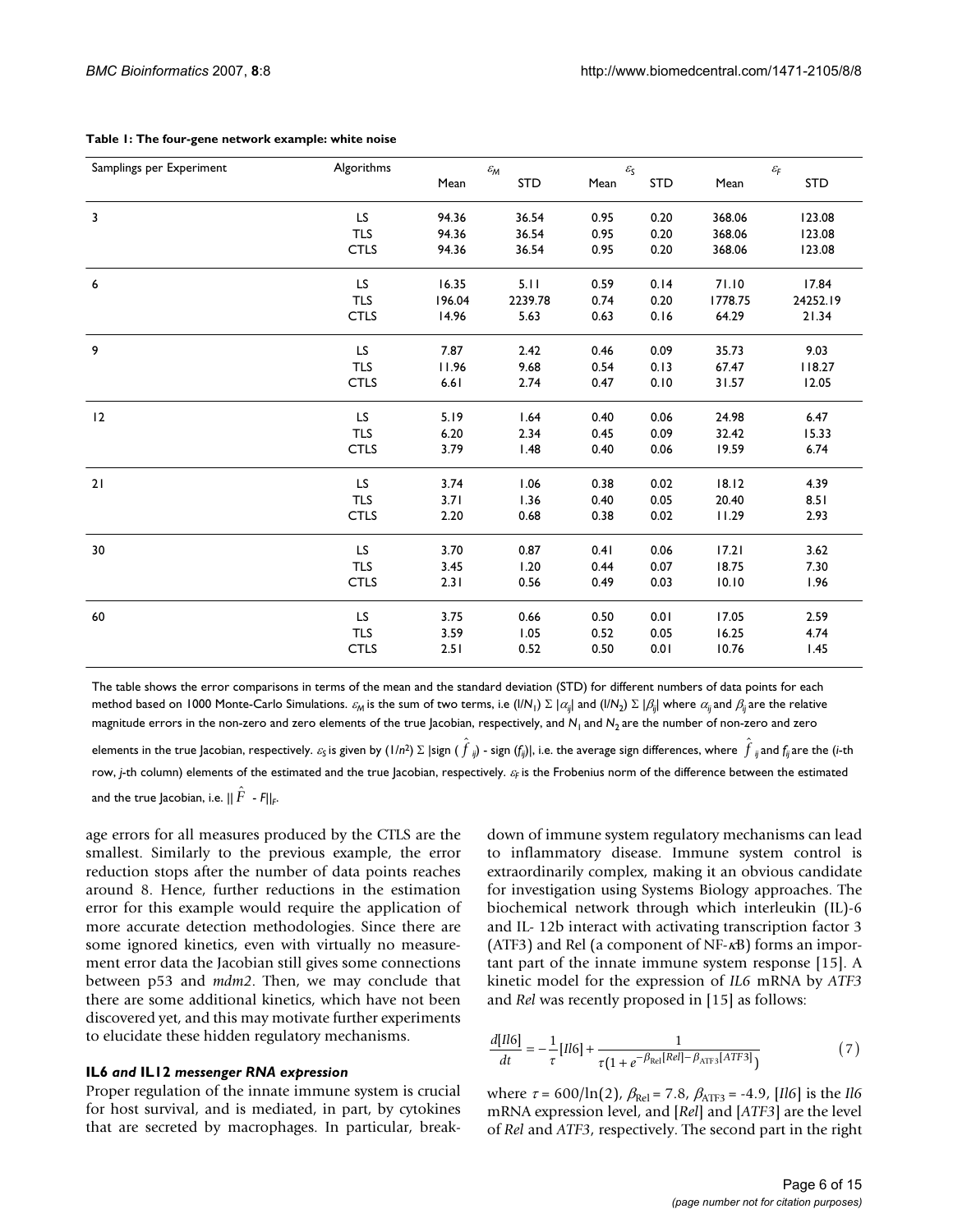| Strength of drift noise $(\gamma)$ | Algorithms  | $\varepsilon_{\rm M}$ |            | $\varepsilon_{\rm S}$ |            | $\mathcal{E}_{\mathsf{F}}$ |            |
|------------------------------------|-------------|-----------------------|------------|-----------------------|------------|----------------------------|------------|
|                                    |             | Mean                  | <b>STD</b> | Mean                  | <b>STD</b> | Mean                       | <b>STD</b> |
| 2.0                                | LS          | 9.18                  | 3.63       | 0.47                  | 0.10       | 41.38                      | 14.19      |
|                                    | <b>TLS</b>  | 29.25                 | 178.08     | 0.57                  | 0.15       | 237.51                     | 2995.95    |
|                                    | <b>CTLS</b> | 8.37                  | 3.95       | 0.51                  | 0.12       | 40.28                      | 20.33      |
| 1.0                                | LS          | 6.31                  | 2.07       | 0.42                  | 0.07       | 29.24                      | 8.25       |
|                                    | <b>TLS</b>  | 8.21                  | 5.02       | 0.48                  | 0.11       | 41.76                      | 28.25      |
|                                    | <b>CTLS</b> | 5.01                  | 2.00       | 0.43                  | 0.09       | 24.67                      | 9.62       |
| 0.1                                | <b>LS</b>   | 5.14                  | 1.59       | 0.40                  | 0.06       | 25.02                      | 6.61       |
|                                    | <b>TLS</b>  | 6.21                  | 2.38       | 0.45                  | 0.09       | 32.87                      | 15.91      |
|                                    | <b>CTLS</b> | 3.79                  | 1.40       | 0.40                  | 0.05       | 19.71                      | 6.89       |
| 0.05                               | LS          | 5.18                  | 1.66       | 0.40                  | 0.06       | 25.16                      | 6.57       |
|                                    | <b>TLS</b>  | 6.20                  | 2.39       | 0.45                  | 0.09       | 32.29                      | 15.30      |
|                                    | <b>CTLS</b> | 3.79                  | 1.46       | 0.40                  | 0.06       | 19.56                      | 6.80       |

#### **Table 2: The four-gene network example: 12 data points, white noise and drift noise**

The table shows the error comparisons in terms of the mean and the standard deviation (STD) for different strengths of drift noise for each method based on 1000 Monte-Carlo simulations. The number of measurements per experiment is fixed at 12. All conditions are the same as in Table I with only the drift noise being added.  $\varepsilon_{\sf M}$  is the sum of two tems, i.e (I/N<sub>1</sub>) Σ  $|\alpha_j|$  and (I/N<sub>2</sub>) Σ  $|\beta_j|$ , where  $\beta_j$  and  $\beta_j$  are the relative magnitude errors in the non-zero and zero elements of the true Jacobian, respectively, and  $N_1$  and  $N_2$  are the number of non-zero and zero

elements in the true Jacobian, respectively.  $\varepsilon_{\sf S}$  is given by (1/n<sup>2</sup>)  $\Sigma$  |sign (  ${\hat f}_{ij}$ ) - sign( $f_{ij}$ )|, i.e. the average sign differences, where  $\,{\hat f}_{ij}$ and  $f_{ij}$ are the (ith row, *j*-th column) elements of the estimated and the true Jacobian, respectively. ε<sub>F</sub> is the Frobenius norm of the difference between the estimated and the true Jacobian, i.e.  $||\,\hat{F}\,$  -  $F||_F$ .

hand side of the kinetic equation is a sigmoidal function that incorporates lower and upper bounds on *Il6* expression,  $\tau$  is given by  $T^{1/2}$ /ln(2) and  $T^{1/2}$  is a typical mRNA half-life in mammalian cells, and  $\beta_{\text{Re}}$  and  $\beta_{\text{ATF3}}$  represent the relative contributions of *Rel* and *ATF3* in the levels of *Il6* transcription, respectively. In [15], this kinetic model was developed to match the experimental data shown in Figure 4 using a least squares regression. Similarly, a kinetic model for *IL12* is given by

$$
\frac{d[Il12]}{dt} = -\frac{1}{\tau}[l12] + \frac{1}{\tau(1 + e^{-\beta_{\text{Rel}}[Rel] - \beta_{\text{ATF3}}[ATF3]})}
$$
(8)

where  $\tau = 600/\ln(2)$ ,  $\beta_{\text{Rel}} = 18.5$ ,  $\beta_{\text{ATF3}} = -9.6$ , and [*IL12*] is the level of *Il12* mRNA expression. Similar interpretations to those for *Il6* can be applied to this equation. Unlike with the previous example, since this is a model based on real data from a partially understood biochemical network, the true Jacobian is unknown, and therefore the estimation error cannot be evaluated explicitly. However, using the proposed kinetic models we can obtain the following ratio:

$$
\frac{\partial (d[II6]/dt)}{\partial [Rel]} \left[ \frac{\partial (d[II6]/dt)}{\partial [ATF3]} \right]^{-1} = \frac{\partial [ATF3]}{\partial [Rel]} = \frac{\beta_{\text{Rel}}}{\beta_{\text{ATF3}}} = \frac{7.8}{-4.9} \approx -1.59,\tag{9}
$$

and therefore we can partially validate the Jacobian estimation from the data against the proposed model by checking the value of this ratio. The equivalent ratio for the case of *IL12* is -1.93. Note that in the context of this example, the negative sign of this value is crucial since it corresponds to a negative feedback role for *ATF3*, which was the main finding presented in [15].

In [15], to obtain the data shown in Figure 4 wild type mice were stimulated (or perturbed) by 10 ng ml-1 lipopolysaccharide (LPS). The data was sampled at intervals of 10 minutes but the original data at 180 and 300 minutes were not given, hence, they are interpolated for our study to make all data equally spaced in time. Of course, the measurement data will definitely include some noise and the direct calculation of the Jacobian using the conventional least squares may therefore produce biased/ inaccurate results. Note that since the number of states is 3, the number of perturbations is 1, and the number of data points for each state is 7, there is relatively little data with which to accurately estimate the Jacobian for this particular example. However, using the various least squares algorithms, we tried to extract the maximum amount of information from the given set of experimental data. In addition, note that since the equilibrium point is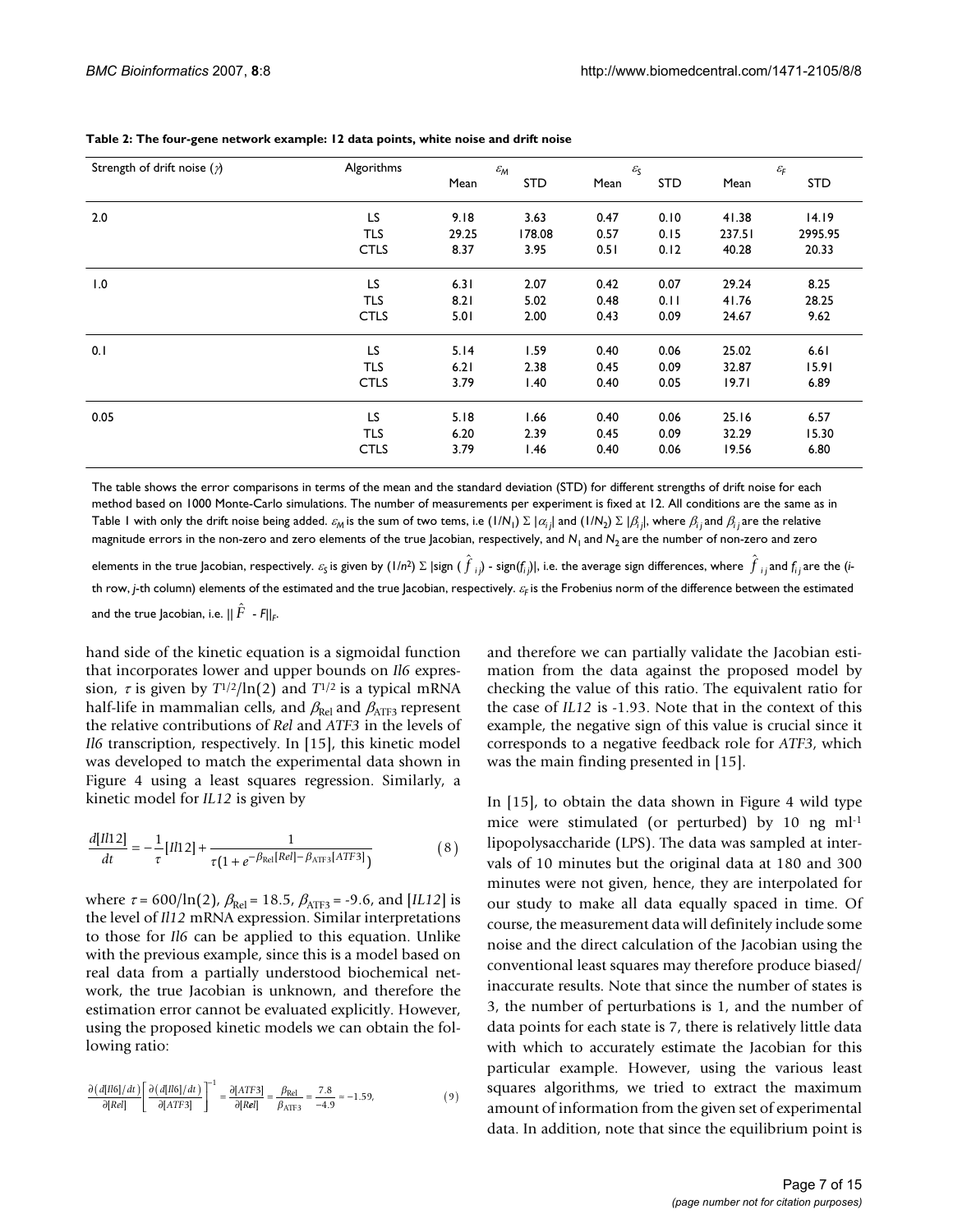| Strength of drift noise $(\gamma)$ | Algorithms<br>$\varepsilon_{\rm M}$ |       |            | $\varepsilon_{\rm S}$ |            | $\mathcal{E}_{\mathsf{F}}$ |            |  |
|------------------------------------|-------------------------------------|-------|------------|-----------------------|------------|----------------------------|------------|--|
|                                    |                                     | Mean  | <b>STD</b> | Mean                  | <b>STD</b> | Mean                       | <b>STD</b> |  |
| 2.0                                | LS                                  | 6.32  | 2.59       | 0.43                  | 0.08       | 28.32                      | 10.61      |  |
|                                    | <b>TLS</b>                          | 19.57 | 179.54     | 0.50                  | 0.12       | 111.66                     | 949.78     |  |
|                                    | <b>CTLS</b>                         | 5.81  | 3.10       | 0.47                  | 0.10       | 28.62                      | 17.56      |  |
| 1.0                                | LS                                  | 4.46  | 1.51       | 0.39                  | 0.05       | 21.21                      | 6.61       |  |
|                                    | <b>TLS</b>                          | 4.83  | 2.15       | 0.43                  | 0.08       | 26.42                      | 14.98      |  |
|                                    | <b>CTLS</b>                         | 3.17  | 1.24       | 0.41                  | 0.06       | 16.08                      | 7.20       |  |
| 0.1                                | LS                                  | 3.68  | 1.05       | 0.38                  | 0.02       | 17.93                      | 4.34       |  |
|                                    | <b>TLS</b>                          | 3.58  | 1.27       | 0.40                  | 0.05       | 19.90                      | 8.33       |  |
|                                    | <b>CTLS</b>                         | 2.18  | 0.68       | 0.38                  | 0.02       | 11.16                      | 2.91       |  |
| 0.05                               | LS                                  | 3.68  | 1.04       | 0.38                  | 0.02       | 17.92                      | 4.10       |  |
|                                    | <b>TLS</b>                          | 3.63  | 1.35       | 0.40                  | 0.06       | 19.88                      | 8.16       |  |
|                                    | <b>CTLS</b>                         | 2.18  | 0.69       | 0.38                  | 0.02       | 11.14                      | 2.93       |  |

#### **Table 3: The four-gene network example: 21 data points, white noise and drift noise**

The table shows the error comparisons in terms of the mean and the standard deviation (STD) for different strengths of drift noise for each method based on 1000 Monte-Carlo simulations. The number of measurements per experiment is fixed at 21. All conditions are the same as the ones for Table I with only the drift noise being added.  $\varepsilon_{M}$  is the sum of two tems, i.e (I/N<sub>1</sub>) Σ  $|\alpha_{i j}|$  and (I/N<sub>2</sub>) Σ  $|\beta_{i j}|$ , where  $\beta_{i j}$  and  $\beta_{i j}$  are the relative magnitude errors in the non-zero and zero elements of the true Jacobian, respectively, and  $N_1$  and  $N_2$  are the number of non-zero and zero

elements in the true Jacobian, respectively.  $\varepsilon_{\sf S}$  is given by (1/n²)  $\Sigma$  |sign(  ${\hat f}_{~ij}$ ) - sign( $f_{ij}$ )|, i.e. the average sign differences, where  $\,{\hat f}_{~ij}$ and  $f_{ij}$ are the (ith row, *j*-th column) element of the estimated and the true Jacobian, respectively. ε<sub>F</sub> is the Frobenius norm of the difference between the estimated and the true Jacobian, i.e.  $||\,\hat{F}\,$  -  $F||_F$ .

not given, the measurements we have are not relative measurements  $\Delta \tilde{x}_k$  but absolute measurements  $\tilde{x}_k$ . This presents no difficulty, however, since in the framework of [1], the problem formulation to estimate the Jacobian using  $\tilde{x}_k$  is exactly the same as the one for  $\Delta \tilde{x}_k$  – see [1] for more details. For *Il6* the key result for this example is that the standard least squares algorithm gives the wrong (positive) sign for the ratio defined above, whereas the more advanced algorithms give the correct sign. The correct ratio of *Rel* and *ATF3* to *Il6* is -1.59 and the estimated values computed with the LS, TLS, and CTLS algorithms are 1.43, -3.73, and -6.35, respectively. Thus, only by using the TLS or CTLS algorithms can the negative regulation effect of ATF3 proposed in [15] be confirmed from the noisy data presented in the paper. For *Il12*, the ratio calculated from each method, i.e., LS, TLS, and CTLS, is - 4.53, -2.46, and -1.98, respectively. Therefore, in this case all three algorithms predict the negative regulation role of ATF3 correctly. However, the ratio computed from the CTLS, -1.98, is by far the closest to the true value (-1.93) predicted by the model. The improved parameterization achieved using the CTLS algorithm means that additional factors, in particular API and perhaps chromatin remodelling factors, can be added to the model with only limited and targeted new biological data.

#### **Conclusion**

We have considered the problem of identifying the dynamic interactions in biochemical networks from noisy data. Since time-series measurements of, for example, concentrations and expression profiles in gene networks, are almost guaranteed to be corrupted by significant levels of noise, algorithms are required which explicitly take this noise into account when computing estimates of quantitative interactions in biochemical networks. The TLS and CTLS algorithms are extensions of the widely used least squares approach which optimally deal with the presence of uncorrelated and correlated noise in the measurements, respectively. Since noise in time-series measurements from biological experiments are generally correlated, the CTLS approach is ideally suited to estimation problems of this type.

The superior performance of the CTLS method in identifying network interactions was demonstrated on three examples: a genetic network containing four genes, a high fidelity p53 and *mdm2* interaction network, and a recently proposed kinetic model for interleukin (IL)-6 and (IL)- 12b messenger RNA expression as a function of ATF3 and NF-κB promoter binding. For the first example, the CTLS has significantly reduced the errors in the estimation of the Jacobian for the gene network. For the second, the CTLS shows similarly superior performance over the other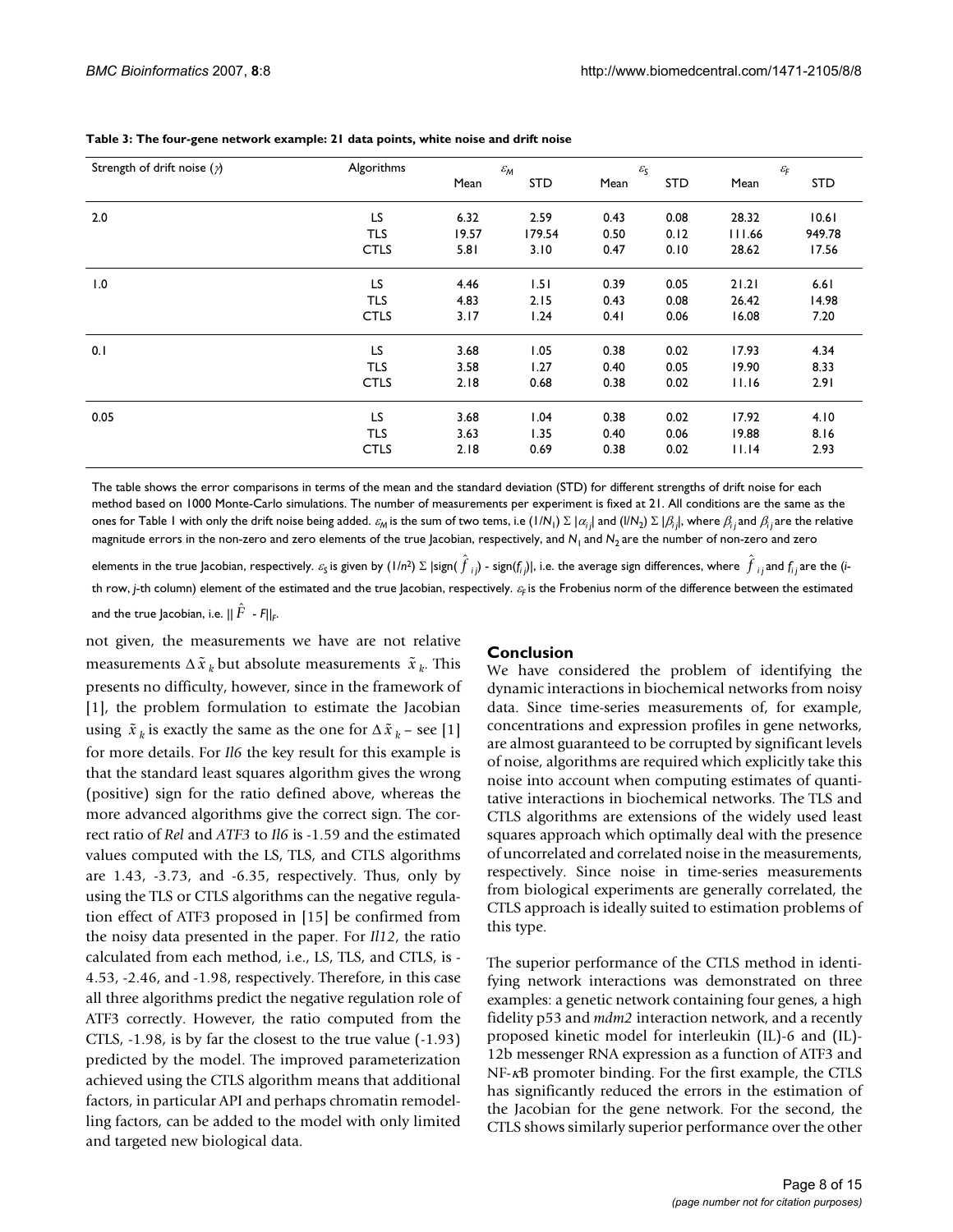

#### Figure 3

**The measurements of the perturbed p53 and** *mdm2* **gene expression levels**. An example of the measurements for the perturbed p53 and *mdm2* gene expression levels are shown. The data are generated from the model suggested in [14]. The true perturbed gene expression levels are shown in lines, and the corresponding measurements are the cross for p53 and the circle for *mdm2*, respectively.

least-squares methods to estimate the Jacobian from the measurements of a high fidelity gene network with neglected kinetics. For the third, it has allowed the correct identification, from noisy data, of the negative regulation of (IL)-6 and (IL)-12b by ATF3. The ability to take into account errors from various noise sources when identifying biochemical networks is valuable in informing decisions about the optimal numbers of data measurements that are required. While the use of very few data points generates huge errors, the errors do not decrease monotonically with much larger numbers of points. Thus, the calculations presented in this paper provide a rational basis for the design of experiments, in particular regarding the required frequency and accuracy of sampling. This is a very important issue in practice, since for some experiments there will be a practical upper limit on the number of data points per experiment (e.g. some measurements may take a certain amount of time to make; or if a measurement uses 5% of a starting culture which changes properties if scaled by more than 2-fold, one can only ever obtain 10 measurements). Secondly, the number of data points is often a trade-off with accuracy of the measurements. Typically, one would schedule a single day to do an experiment and then the choice is often between making more, noisier measurements or fewer, more accurate ones (since it is usually impossible to make conditions on two different days exactly the same.)

The excellent performance of the CTLS method compared to LS and TLS approaches (or the implicit assumption of perfect data) under the wide range of conditions tested here – including different levels of noise, different numbers of data points, and with drift – suggests that its application will enable better identification and modelling of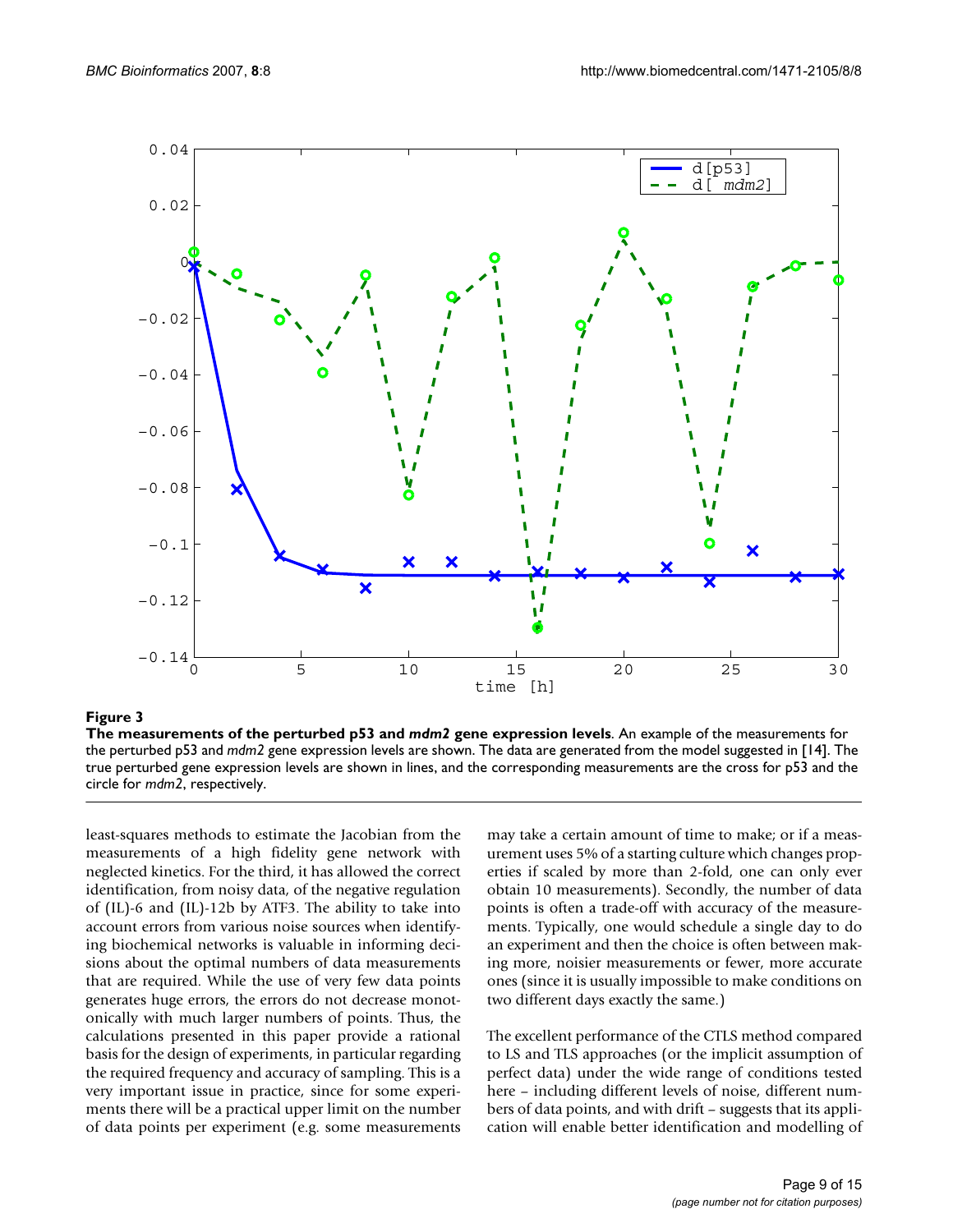| Samplings per Experiment | Algorithms  | $\varepsilon_{\rm M}$ |            | $\varepsilon_{\rm S}$ |            | $\mathcal{E}_{\mathsf{F}}$ |            |
|--------------------------|-------------|-----------------------|------------|-----------------------|------------|----------------------------|------------|
|                          |             | Mean                  | <b>STD</b> | Mean                  | <b>STD</b> | Mean                       | <b>STD</b> |
| $\overline{4}$           | LS          | 1.34                  | 0.34       | 1.01                  | 0.14       | 0.04                       | 0.01       |
|                          | TLS         | 1.34                  | 0.34       | 1.01                  | 0.14       | 0.04                       | 0.01       |
|                          | <b>CTLS</b> | 1.34                  | 0.34       | 1.01                  | 0.14       | 0.04                       | 0.01       |
| 8                        | LS          | 0.95                  | 0.27       | 0.50                  | 0.02       | 0.03                       | 0.01       |
|                          | TLS         | 25.03                 | 196.73     | 1.01                  | 0.15       | 1.06                       | 8.42       |
|                          | <b>CTLS</b> | 0.44                  | 0.12       | 0.50                  | 0.00       | 0.02                       | 0.00       |
| 12                       | LS          | 0.61                  | 0.08       | 0.50                  | 0.00       | 0.02                       | 0.00       |
|                          | TLS         | 47.53                 | 241.86     | 0.92                  | 0.31       | 2.49                       | 13.07      |
|                          | <b>CTLS</b> | 0.49                  | 0.06       | 0.50                  | 0.02       | 0.02                       | 0.00       |
| 16                       | LS          | 0.44                  | 0.06       | 0.50                  | 0.00       | 0.02                       | 0.00       |
|                          | <b>TLS</b>  | 50.96                 | 833.28     | 1.02                  | 0.20       | 3.11                       | 50.06      |
|                          | <b>CTLS</b> | 0.49                  | 0.05       | 0.50                  | 0.02       | 0.02                       | 0.00       |

#### **Table 4: p53 and mdm2 mRNA expression model: white noise with neglected kinetics**

The table shows the error comparisons in terms of the mean and the standard deviation (STD) for different number of data for each method based on 1000 Monte-Carlo Simulations. The measurements are taken every 2 hours and the states converge to steady states around the 16-th sample.  $\varepsilon_{\sf M}$  is the sum of two tems, i.e (I/N<sub>1</sub>) Σ  $|\alpha_{i}{|}$  and (I/N<sub>2</sub>) Σ  $|\beta_{i}{|}$ , where  $\alpha_{i}{_{j}}$ and  $\beta_{i}{_{j}}$ are the relative magnitude errors in the non-zero and zero elements of the true Jacobian, respectively, and *N*<sub>1</sub> and *N*<sub>2</sub> are the number of non-zero and zero elements in the true Jacobian, respectively. ε<sub>ς</sub> is given by (1/ n<sup>2</sup>)  $\Sigma$  |sign (  $\hat{f}_{ij}$ ) - sign (f $_{ij}$ )|, i.e. the average sign differences, where  $\hat{f}_{ij}$ and f $_{ij}$ are the (i-th row, j-th column) elements of the estimated and the true Jacobian, respectively.  $\varepsilon_{\!F}$  is the Frobenius norm of the difference between the estimated and the true Jacobian, i.e.  $\|\hat{F}\|$  -  $F\|_{F}$ 

biochemical networks. In the future, explicit analysis with the CTLS method is likely to increase the number of parameters that can be included in a model, even where there is limited knowledge of the noise levels and their source.

#### **Methods**

#### *Problem Formulation*

In general, the dynamics of many biochemical networks can be modelled as a nonlinear differential equation [1]

 $\dot{x}(t) = f(x(t))$  (10)

where  $\dot{x}$  (*t*) is the time derivative of  $x(t)$ , i.e.  $dx$  (*t*)/ $dt$ , and  $x(t)$  is an element of  $\mathbb{R}^n$  where  $\mathbb{R}^n$  is the real *n*-dimensional space. Note that the symbol *x* is used for two purposes in this paper, one for the unknown in the linear equation *Ax*  $= b$  and the other for the state of an ordinary differential equation. To distinguish between them, the state vector of the ordinary differential equation will always be written as  $x(t)$ , i.e. as a function of time. In the above differential equation,  $f(\cdot)$  is a nonlinear function, which satisfies the conditions for the existence and uniqueness of the solution of the ordinary differential equation. In biochemical networks  $f(\cdot)$  is often also a function of some experimentally adjustable parameters such as kinetic rate constants or gene transcription rates [1].

If the above system is perturbed at an equilibrium point,  $x_0$ , that satisfies  $f(x_0) = 0$ , then the state around the equilibrium point is also perturbed by Δ*x*, and satisfies the following linear ordinary differential equation:

$$
\Delta \dot{x} (t) = F \Delta x(t) + u(t). \quad (11)
$$

In the following, *u*(*t*) is assumed to be a constant, however, all results also hold in the case of a time-varying *u* (*t*) [1]. From the above equation, it is clear that the matrix *F* reveals the relations between each state in *x* (*t*) around the equilibrium point. The main purpose of this paper is to provide a more efficient and reliable method for estimating the matrix *F*, known as the Jacobian of  $f(x(t))$  at  $x(t)$  $= x_{0}$ , when the measurement data are effected by noise. Since the measurement data are recorded at discrete time intervals, we reformulate the continuous time system as a discrete time system given by

$$
\Delta x_{k+1} = \Phi \, \Delta x_k + u \quad \text{(12)}
$$

where  $\Delta x_{k+1}$  and  $\Delta x_k$  are the sampled versions of the corresponding states in the continuous system and Φ is an *n*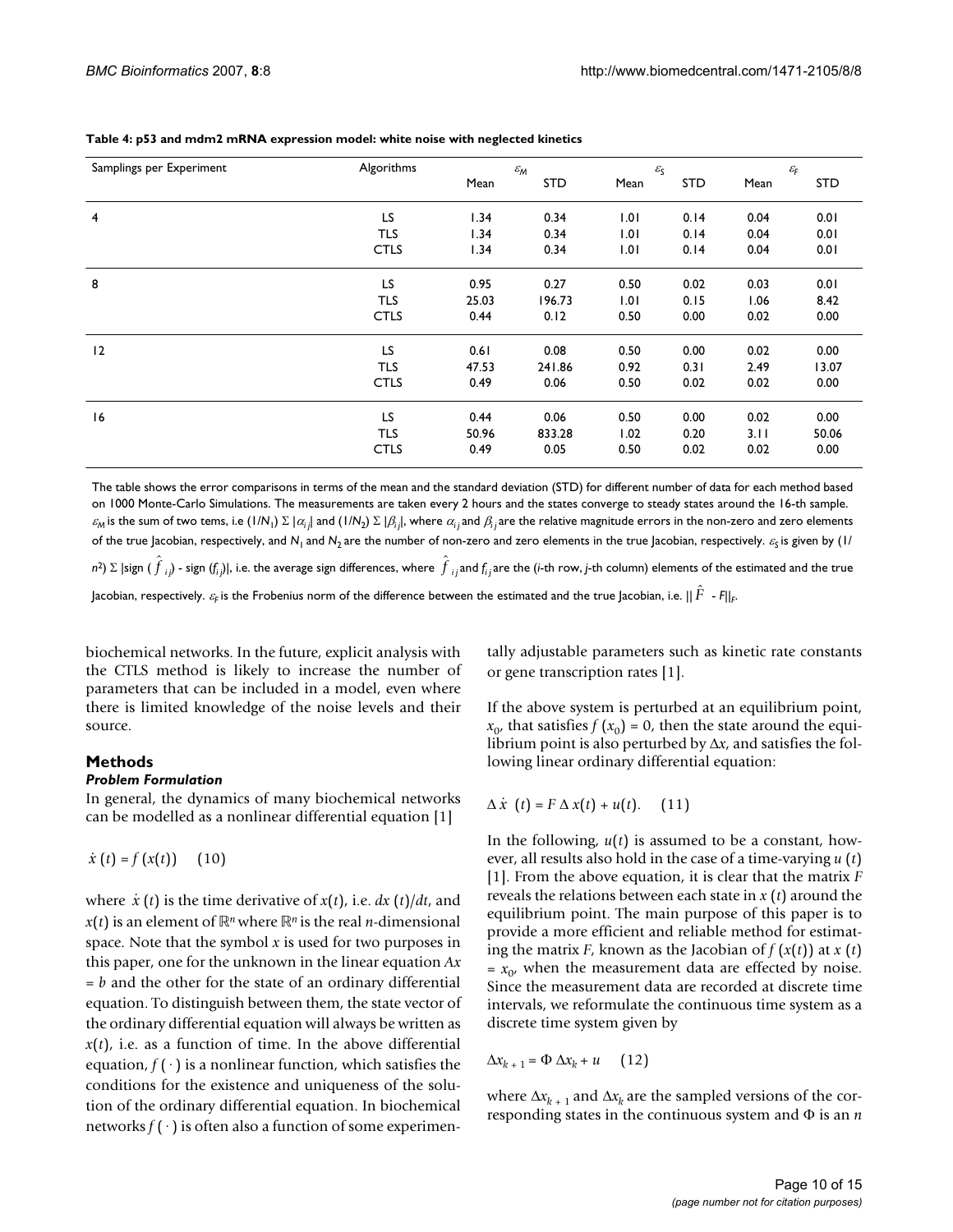

Figure 4 **The measurements of the prominent network in the innate immune system**. The measurements of Rel, ATF3, I16, and I112 are taken from [15]. The actual data in [15] are measured at 0, 60, 120, 240, 360 minutes. To make the measurements equally spaced in time, the data at 180 and 300 minutes are interpolated.

 $× n$  matrix in ℝ<sup>*n*</sup> × *n*. Whenever Φ is determined, the original *F* can be recovered using the following relation [1]:

$$
F = \frac{1}{\Delta T} \log(\Phi) \tag{13}
$$

where  $\Delta T$  is the sampling time and  $log(\Phi)$  is the solution of *e X* = Φ. Note, however, that when Φ is very poorly estimated, it could happen that  $log(\Phi)$  becomes a complex matrix. To avoid this biologically meaningless result, the following approximation can be used [5]:

$$
F = \frac{2}{\Delta T} (\Phi - I_n) (\Phi + I_n)^{-1}
$$
 (14)

where  $I_n$  is the  $n \times n$  identity matrix. Even with this approximation, however, there could exist numerically ill-conditioned problems if  $\Phi$  +  $I_n$  is close to singular and thereby not invertible. In such situations the following Euler approximation can be used instead [1]:

$$
F = \frac{1}{\Delta T} (\Phi - I_n), \tag{15}
$$

although in this case the Jacobian *F* will be very sensitive to the magnitude of Δ*T*. Clearly, however, if the transformations using (13) and (14) fail then  $\Phi$  is not a very good estimate and, hence, the resulting *F* from (15) cannot be expected to be close to the true Jacobian.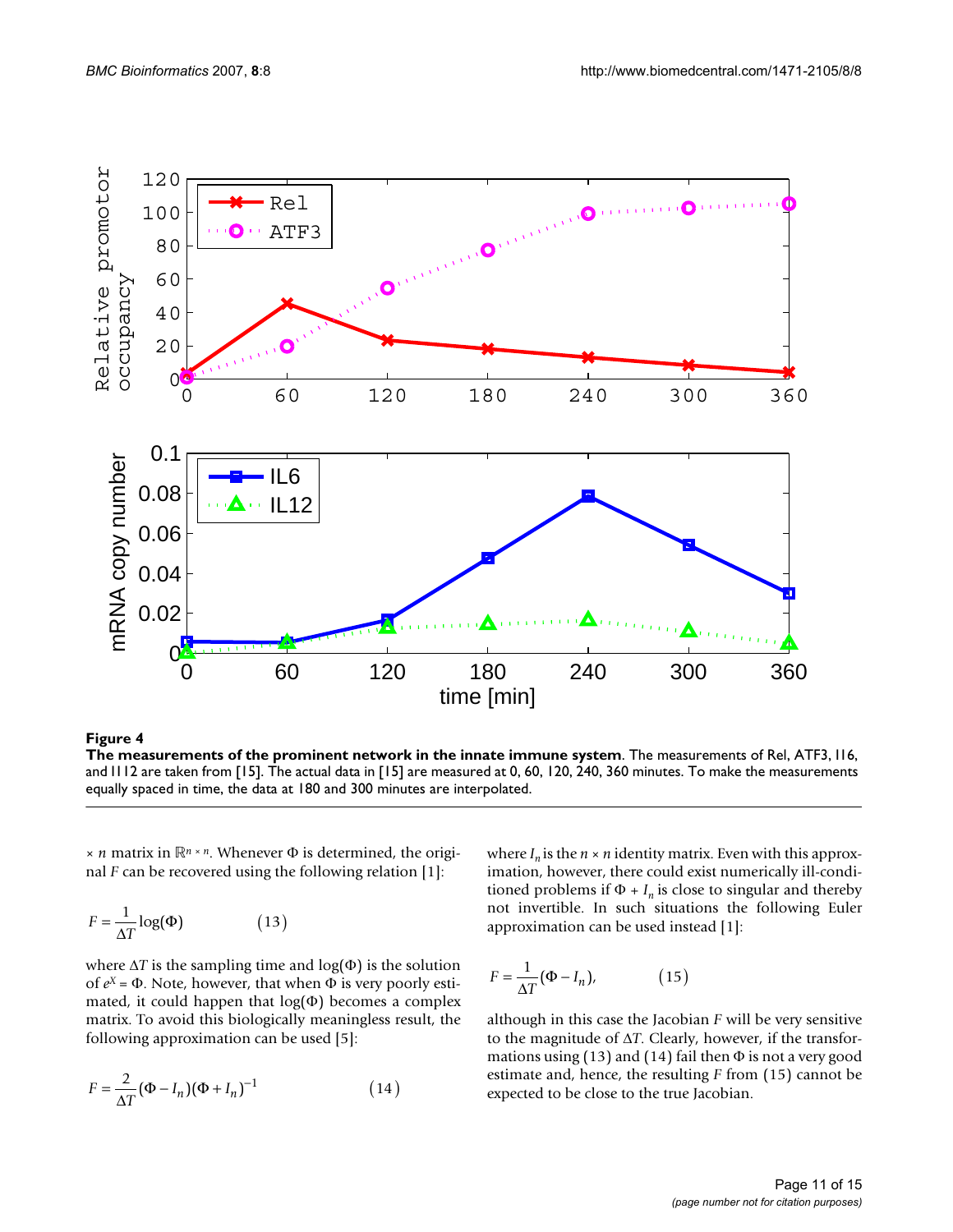Let us consider *L* noisy measurements of  $\Delta x_k$ . Then we have

$$
\Delta \tilde{x}_k = \Delta x_k + v_k \text{ for } k = 1, 2, ..., L \quad (16)
$$

where  $v_k$  is a zero-mean white noise vector in  $\mathbb{R}^n$ . That is, *E*  $(v_k) = 0$  and *E*  $(v_i v_j^T) = 0$  for  $i \neq j$  where *E*  $(\cdot)$  is the Expectation. The Expectation is defined through a corresponding probability density function, i.e. *E*  $(v_k) = \int_{\Omega} v_k$ *p*(ω) *d*Ω where *p* (ω) is the probability density function and  $\Omega$  is the sample space. In simple terms,  $E(\nu_k)$  can be regarded as the average of  $v_k$  and  $E(v_k^2)$  as the variance of *vk* .

Assuming that the number of measurements, *L*, is greater than  $n + 2$ , from the relations given in (12) and (16) we have

$$
\Delta x_k = \Phi \, \Delta x_{k-1} + u = \Phi \, \Delta \, \tilde{x}_{k-1} + u - \Phi v_{k-1} \qquad (17)
$$

for  $k = 1, 2, ..., L$ . However, since the true values of  $\Delta x_k$  are not known, the left hand side of (17) must be replaced by the corresponding measured values:

$$
\Delta \tilde{x}_k - \nu_k = \Phi \Delta \tilde{x}_{k-1} + u - \Phi \nu_{k-1} \quad (18)
$$

for  $k = 1, 2, ..., L$ . The above can be written in a matrix form as follows:

$$
\Delta \tilde{X}_{(2..L)} + V_{(2..L)} = [\Phi \ u] \left\{ \begin{bmatrix} \Delta \tilde{X}_{(1..(L-1))} \\ 1_{1 \times (L-1)} \end{bmatrix} + \begin{bmatrix} V_{(1..(L-1))} \\ 0_{1 \times (L-1)} \end{bmatrix} \right\}
$$
(19)

where  $\mathbf{1}_{1 \times (L-1)}$  and  $\mathbf{0}_{1 \times (L-1)}$  are  $1 \times (L-1)$  vectors with elements of 1 or 0, and

$$
\Delta \tilde{X}_{(i..j)} = \begin{bmatrix} \Delta \tilde{x}_i & \Delta \tilde{x}_{i+1} & \dots & \Delta \tilde{x}_{j-1} & \Delta \tilde{x}_j \end{bmatrix},
$$
 (20a)

$$
V_{(i..j)} = \begin{bmatrix} -v_i & -v_{i+1} & \dots & -v_{j-1} & -v_j \end{bmatrix}
$$
 (20b)

for  $i \le j$  ( $i$  and  $j$  are positive integer numbers).

To formulate the problem in a standard least squares form, i.e.  $Ax = b$ , where  $A$  and  $b$  are measurements and  $x$  is to be estimated, we make the following definitions:

$$
A := \begin{bmatrix} \Delta \tilde{X}_{(1..(L-1))} \\ \mathbf{1}_{1 \times (L-1)} \end{bmatrix}^T \in \mathbb{R}^{(L-1) \times (n+1)},
$$
(21a)

$$
b := \left[ \text{ the } i \text{-th row of } \Delta \tilde{X}_{(2..L)} \right]^T \in \mathbb{R}^{(L-1)\times 1}, \tag{21b}
$$

$$
x := \left\{ \text{ the } i \text{-th row of } \left[ \Phi \ u \right] \right\}^T \in \mathbb{R}^{(n \times 1) \times 1} \tag{21c}
$$

for  $i = 1, 2, ..., n$ . Now, the *i*-th row of the matrix  $[\Phi u]$  in (19) can be written in the standard form as follows:

$$
(A + \Delta A) x = b + \Delta b \qquad (22)
$$

where

$$
\Delta A := \begin{bmatrix} V_{(1..(L-1))} \\ \mathbf{0}_{1 \times (L-1)} \end{bmatrix}^T, \tag{23a}
$$

$$
\Delta b := \left[ \text{ the } i \text{-th row of } V_{(2..L)} \right]^T \tag{23b}
$$

for *i* = 1, 2, ..., *n*. Δ*A* and Δ*b* are unknown correction terms caused by the noise in the data. The above problem is solved *n*-times to obtain the estimate of all the rows in the matrix Φ. For the case of multiple experiments, the details of the formulation of the problem are given in the additional file (See Additional File 1).

#### *Estimating the Jacobian in the Presence of Noise*

Consider first the simple scalar version of the least squares problem in the absence of measurement noise, given by  $a^* x = b^*$ . In this case it is easy to see that the exact solution is given by  $x^* = b^*/a^*$  for  $a^* \neq 0$ . Now, let the measurements of *a*\* and *b*\* be corrupted by noise as follows: *a* =  $a^* + v_1$  and  $b = b^* + v_2$  where  $a^*$  and  $b^*$  are the true values,  $v_1$  and  $v_2$  are the unknown measurement noise, and *a* and *b* are the (known) measurements of *a*\* and *b*\*. In this case, the standard least squares solution for just one set of measurements is

$$
x_{\rm LS} = \frac{b}{a} = \frac{b^* + v_2}{a^* + v_1} = \frac{(b^* / a^*) + (v_2 / a^*)}{1 + (v_1 / a^*)}.
$$
 (24)

Using the binomial theorem, the denominator of the above expression can be expanded as follows:

$$
\frac{1}{1 + (v_1/a^*)} = 1 - \frac{v_1}{a^*} + \left(\frac{v_1}{a^*}\right)^2 - \left(\frac{v_1}{a^*}\right)^3 + \dots \text{ for }\left|\frac{v_1}{a^*}\right| < 1. \tag{25}
$$

Then, the least squares solution becomes

$$
x_{\rm LS} = \frac{b^*}{a^*} \left[ 1 - \frac{v_1}{a^*} + \left(\frac{v_1}{a^*}\right)^2 - \left(\frac{v_1}{a^*}\right)^3 + \dots \right] + \frac{v_2}{a^*} \left[ 1 - \frac{v_1}{a^*} + \left(\frac{v_1}{a^*}\right)^2 - \left(\frac{v_1}{a^*}\right)^3 + \dots \right].
$$
 (26)

Now, if both  $v_1$  and  $v_2$  are independent zero-mean white gaussian noises, this implies that  $E(v_1) = 0$ ,  $E(v_2) = 0$ ,  $E(v_1)$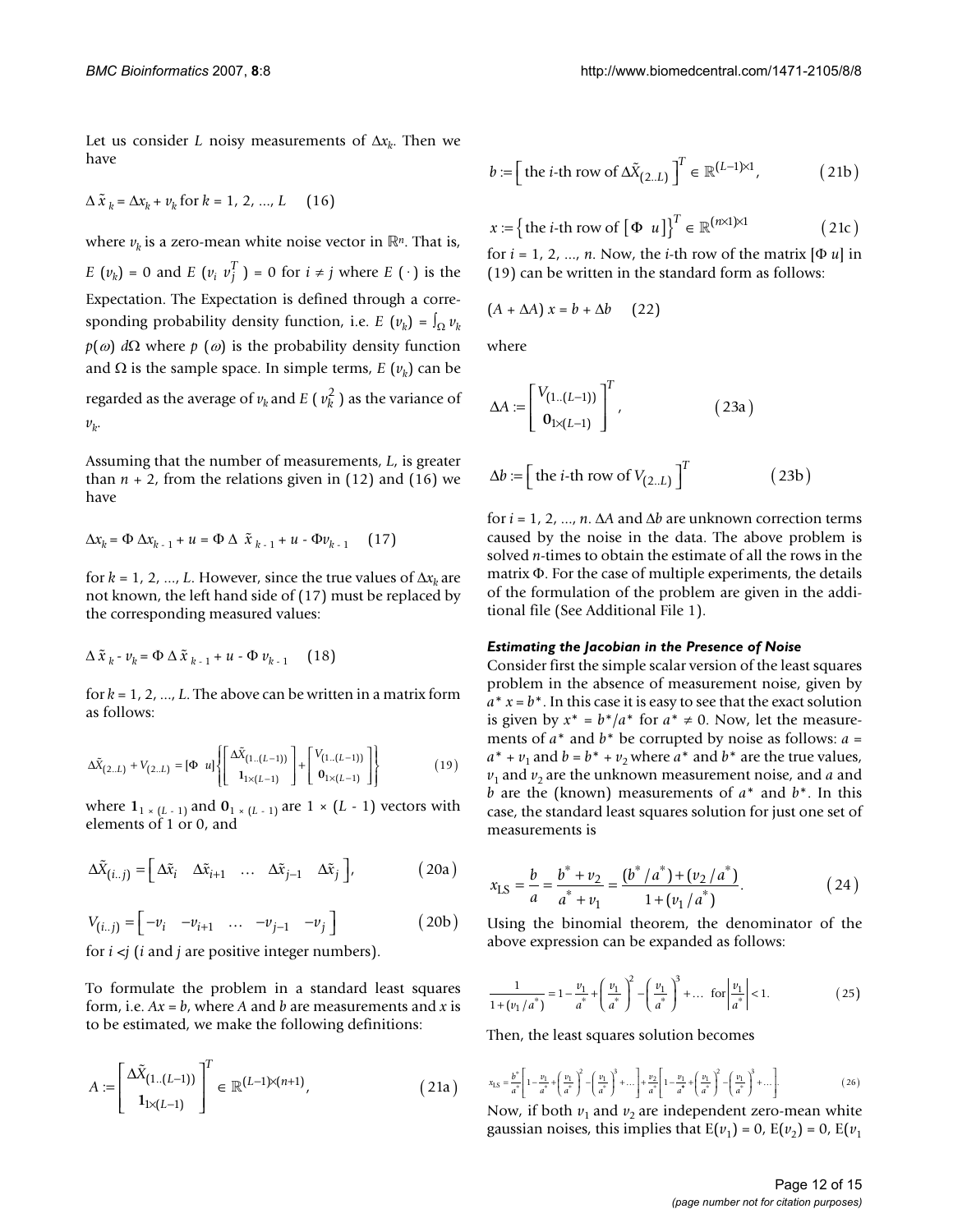$v_2$ ) = 0, *etc*. Thus, taking the Expectation on both sides gives

$$
E(x_{LS}) \approx \frac{b^*}{a^*} + \frac{b^*}{a^{*3}} \sigma_1^2 = x^* + \frac{b^*}{a^{*3}} \sigma_1^2
$$
 (27)

where  $\sigma_1^2$  is the variance of  $v_1$ . It is clear from the above relation that if the noise  $v_1$  is not present, the least squares solution gives the true solution in the average sense. However, when *a*\* is corrupted by noise, the solution is not optimal but biased proportional to the variance of the noise. To correct this situation, the problem is now set up with so-called correction terms as follows:

$$
(a + \Delta a) x = b + \Delta b. \quad (28)
$$

The Total Least Squares (TLS) technique was developed to solve exactly this problem by finding the correction terms Δ*a* and Δ*b*. The correction terms are obtained by minimising  $||\Delta a \Delta b||_{F}$ , while simultaneously satisfying the above relation (28) where  $|| \cdot ||_F$  is the Frobenius norm defined by  $||A||_F = \sqrt{\text{tr}(AA^T)}$  for a matrix *A* in which  $\text{tr}(AA^T)$  is the trace of the matrix, i.e. the sum of the diagonal terms. For the case of one measurement, as given above, the cost minimised by the TLS is given by

$$
||\Delta a \Delta b||_F = \Delta a^2 + \Delta b^2. \quad (29)
$$

For a higher number of measurements, i.e.  $Ax = b$ , the solution from the TLS is given by

$$
x_{\text{TLS}} = (A^T A - \lambda^2 I)^{-1} A^T b \qquad (30)
$$

where  $\lambda$  is the smallest singular value of [*A b*] and the derivation can be found in the additional file (See Additional File 1) or [7]. On the other hand, the conventional least squares solution is given as follows:

$$
x_{\text{LS}} = (A^{\text{T}}A)^{-1}A^{\text{T}}b \qquad (31)
$$

and thus it essentially has the same error as shown in (27). The TLS technique tries to find the correction terms for *A* such that the bias error, which stems from the inaccuracy in *A*, is reduced. Hence, the quality of  $x_{\text{TLS}}$  depends on how close the estimated  $\lambda$  is to the true correction term. The TLS solution is always guaranteed to be as good or better than the least squares solution in the root mean square sense, if the number of measurements is sufficient to allow the algorithm to compute a reasonable approximation of the true correction term. If the number of measurements is too small, however, the TLS solution may not be better than the conventional least squares solution.

One of the main assumptions behind the TLS technique is that the two noise terms  $v_1$  and  $v_2$  are independent. However, if they are not independent but related to each other in some way, this knowledge about the structure of the problem should be used in estimating the solution. For example, if  $v_1 = v_2$ , the least squares solution is approximated by

$$
E(x_{LS}) \approx x^* + \frac{b^*}{a^{*3}} \sigma_1^2 - \frac{1}{a^{*2}} \sigma_1^2.
$$
 (32)

The optimal solution for this case is the Constrained Total Least Squares (CTLS) technique. If it is known that  $v_1 = v_2$ then Δ*a* must be equal to Δ*b*. Hence, instead of minimising the Frobenius norm of ||Δ*a* Δ*b*||<sup>F</sup> , a more appropriate cost for this problem would be  $\Delta a^2$  instead of  $\Delta a^2 + \Delta b^2$ . The CTLS algorithm exploits the knowledge that the true correction terms must be of the form  $\Delta a = -v_1$  and  $\Delta b = -v_1$ . As a result, the CTLS technique searches for the correction term, which is a minimum in the 2-norm sense, i.e.  $\|v_1\|_2^2$ , and simultaneously satisfies the constraint (28) where  $v_1\|_2^2 = v_1^T v_1$ . Other than different cost functions for each method, the main difference between the TLS and the CTLS is the dimension of the correction term search space. For one set of measurements, for example, the TLS searches for the correction terms Δ*a* and Δ*b* in a two dimensional space, while the CTLS, on the other hand, searches for the single correction term Δ*a* or Δ*b* in the minimal (one dimensional) space. The CTLS formulation can finally be reduced to the following minimisation problem:  $\frac{2}{2} = v_1^T v_1$ 

$$
\min_{x} \left[ x^{T} -1 \right] C^{T} \left( H_{x} H_{x}^{T} \right)^{-1} C \left[ \begin{array}{c} x \\ -1 \end{array} \right] \tag{33}
$$

where *C* is constructed from the measurements and  $H_x$  is given in a special form which is a function of the structure of the correction terms and also of *x* – the details can be found in the additional file (See Additional File 1) or in [10]. The minimisation problem solved by the CTLS algorithm is nonlinear since  $H_x$  is a function of *x* and in general will not be convex – therefore the quality of the resulting solution will depend on the initial guess for *x*. Of course the simplest way to obtain a good initial guess is to use the solution provided by the LS algorithm. If this solution is not too far away from the true solution, then the minimisation problem can be efficiently solved by some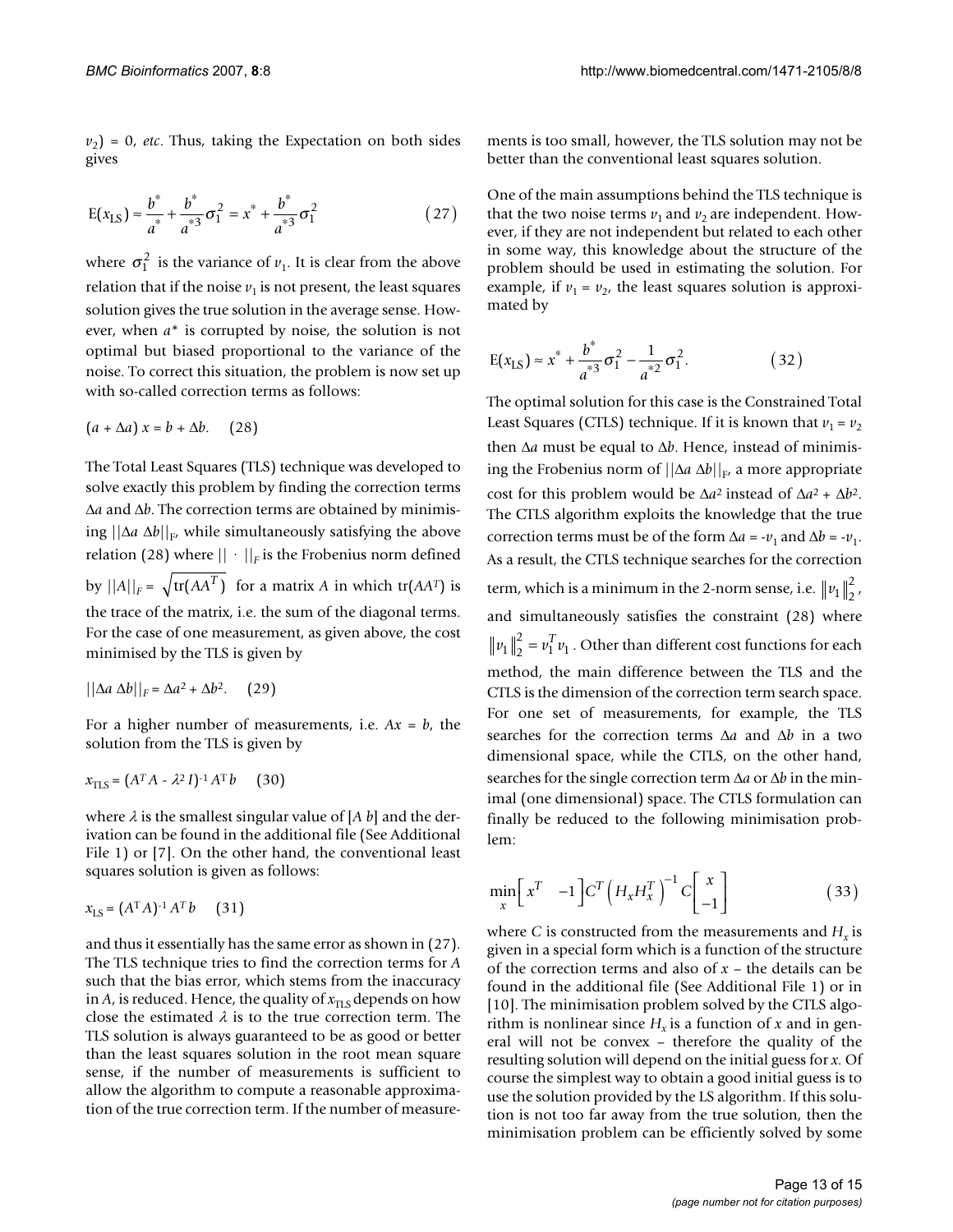local minimisation algorithm such as Newton's method, Sequential Quadratic Programming, *etc* [16]. However, in some cases it may happen that the LS solution does not provide a good initial guess and, as a result, the minimisation algorithm may produce very large values for Δ*a* and Δ*b*. In general, large magnitudes of the correction terms correspond to incorrect solutions because if Δ*a* and Δ*b* are large compared to the magnitude of *a* and *b*, then Δ*a* and Δ*b* become dominant and the solution could be any number. For example, if *a*\* and *b*\* are equal to 1 and the measurements, i.e. *a* and *b*, are 1.1 and 0.9, respectively, the correct correction terms are -0.1 and 0.1. However, if the correction terms are given as  $1 \times 10^{10}$  and  $-1 \times 10^{100}$ , then the solution is approximately  $-1 \times 10^{90}$ , which is too far from the true solution, 1. Hence, whenever the final solution produced by the CTLS algorithm is drastically different from the initial guess in terms of the magnitude, it is advisable to impose some bounds on the magnitude of the correction terms. To do this, the above unconstrained minimisation problem may be solved with the following constraint on *x*:

$$
x_0 - h |x_0| \le x \le x_0 + h |x_0| \qquad (34)
$$

where *h* is a small positive constant. Numerically, constrained optimisation problems are much harder to solve than unconstrained optimisation problems, and hence, the original unconstrained problem should generally be solved first, with the above constraints only being imposed if they are necessary to compute a reasonable solution.

Finally, we note that there are many cases of biochemical experimental data where the matrix inversions required in (31) and (33) are not possible, i.e., they are singular or very close to singular. This is usually a result of a too large sampling time which results in the *A* matrix not having full-rank. One way to fix this situation is by removing the dependent parts of *A* by using a singular value decomposition. After eliminating the dependent parts, the matrix inversions in (31) and (33) are feasible and the problems are again well-defined. More details can be found in [1]. Full details of the mathematics involved in the solutions of the TLS and CTLS problems are given in the additional files (See Additional File 1), together with complete MAT-LAB programmes for the solution of each algorithm (See Additional File 2).

#### *Evaluating the Jacobian Estimation Error*

The main reason for estimating the Jacobian is to gain a quantitative understanding of the local structure of the biochemical network. Hence, correct estimation of each element of the matrix is important, since each element provides a measure of the (local) functional interaction between two nodes in the network. From this point of view, the estimation error,  $\varepsilon_M$  can be naturally defined as follows:

$$
\varepsilon_M := \frac{1}{N_1} \sum_{i=1}^n \sum_{j=1}^n \left| \alpha_{ij} \right| + \frac{1}{N_2} \sum_{i=1}^n \sum_{j=1}^n \left| \beta_{ij} \right| \tag{35}
$$

where  $N_1$  is the number of non-zero elements in the true *F*,  $N_2$  is the number of zero elements in the true *F*, *F* is given by

$$
F := (f_{ij})_{n \times n'} \quad (36)
$$

$$
\alpha_{ij} := \begin{cases} \frac{f_{ij} - f_{ij}}{f_{ij}}, & \text{for } f_{ij} \neq 0\\ 0, & \text{otherwise} \end{cases}
$$
 (37a)

$$
\beta_{ij} := \begin{cases} 0, & \text{for } f_{ij} \neq 0 \\ f_{ij}, & \text{otherwise} \end{cases} \tag{37b}
$$

where  $\hat{f}_{ij}$  and  $f_{ij}$  are the *i*-th row, *j*-th column element of

 $\hat{F}$  and *F*, respectively, and  $\hat{F}$  is the estimated matrix whose form is the same as *F*. The above definition is a slight modification of the one proposed in [1] where β*ij* = 0 for all *i* = 1, 2, ..., *n* - 1, *n* was made and *j* = 1, 2, ..., *n* - 1, *n* (i.e. it effectively ignores errors in the estimation of the zero elements of the Jacobian).

In [5], two alternative measures of the error in the Jacobian estimation,  $r_z$  and  $r_{nz}$  are defined. These measures quantify the error in the zero elements and non-zero elements of the estimated matrix, respectively. To do this, the elements of the estimated Jacobian are sorted according to their absolute values. For a given positive integer  $n_h$ , the smallest  $n_h$  elements of the estimated Jacobian are then set to zero.  $r<sub>z</sub>$  is then defined as the ratio of the number of zero elements in the estimated Jacobian to the number of zero elements in the true Jacobian.  $r_{nz}$  is defined as the ratio of the number of non-zero elements in the estimated Jacobian whose signs are the same as the ones in the true Jacobian, to the number of non-zero elements in the true Jacobian. In this paper, we consider a slightly more compact version of this measure and define an error measure  $\varepsilon_{\rm S}$  as follows:

$$
\varepsilon_{\rm S} := \frac{1}{n^2} \sum_{i=1}^{n} \sum_{j=1}^{n} \left| \text{sign}\left(f_{ij}\right) - \text{sign}\left(f_{ij}\right) \right| \tag{38}
$$

where sign(*a*) is a function that has the sign of *a* as its value, i.e., -1, 0, 1, for *a* < 0, *a* = 0, and *a* > 0, respectively.